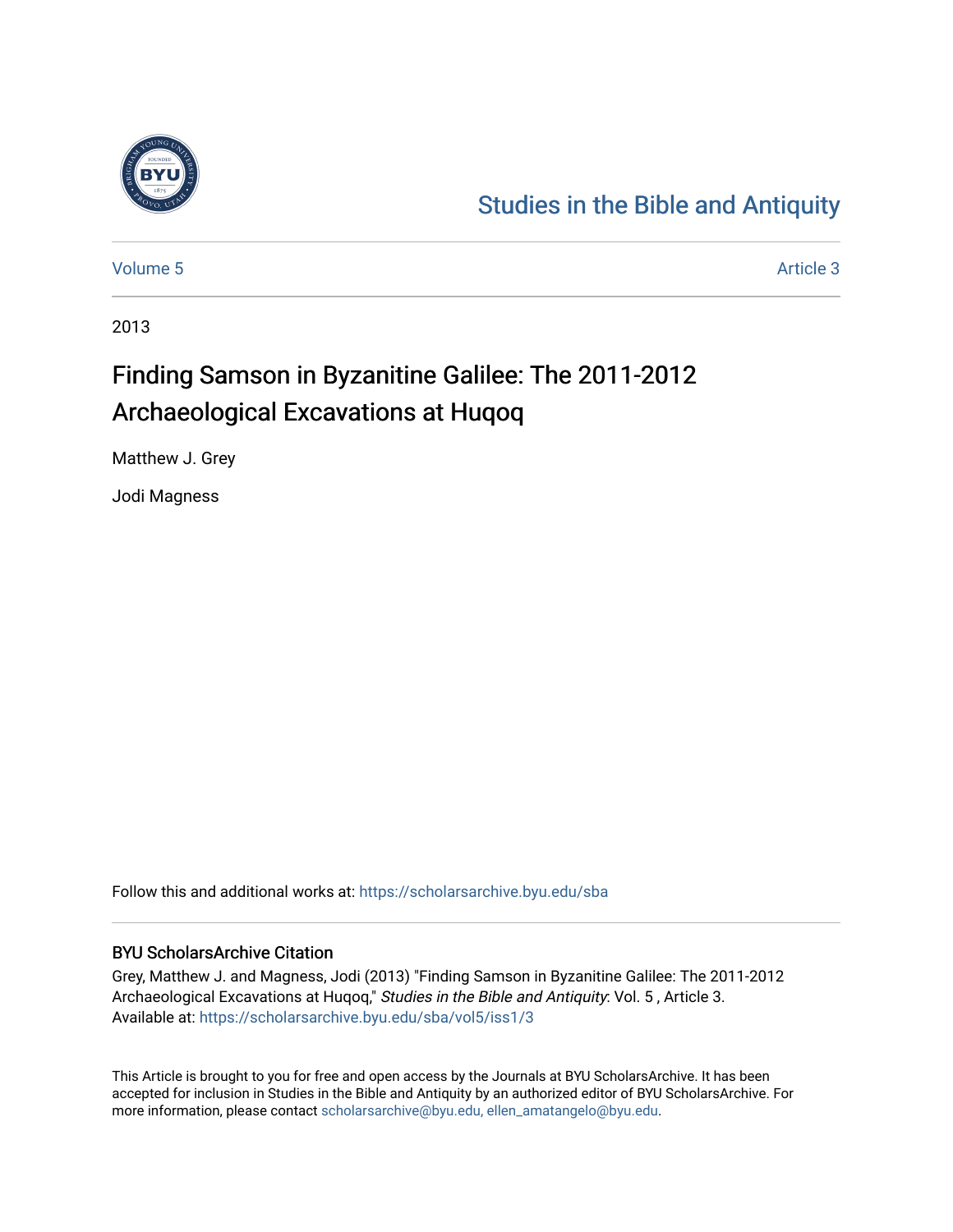



BRIGHAM YOUNG UNIVERSITY . PROVO, UTAH

Finding Samson in Byzantine Galilee: The 2011-2012 **Title** Archaeological Excavations at Huqoq

Matthew J. Grey with Jodi Magness **Author(s)**

- *Studies in the Bible and Antiquity* 5 (2013): 1–30. **Reference**
	- 2151-7800 (print), 2168-3166 (online) **ISSN**

Abstract This article surveys the past and current research on Huqoq, an ancient Jewish village near the northwest shore of the Sea of Galilee. Historical sources and modern explorations show that Huqoq was a small agricultural village during the biblical and postbiblical periods. Formal excavations of the site began in 2011 and have uncovered portions of the ancient village and its synagogue. This article highlights the discoveries made during the first two seasons of excavation (2011–2012), including pieces of a mosaic floor in the synagogue's east aisle that depict two female faces, an inscription, and an illustration of Samson tying lit torches to foxes (Judges 15:1–5). Because of the rarity of Samson in Jewish art, the religious significance of this mosaic is difficult to explain. However, liturgical texts from late antiquity indicate that some synagogue congregations celebrated Samson as an apocalyptic image and messianic prototype, whose victories against the Philistines fostered hope in the eschatological messiah expected to appear and deliver the Jewish community from foreign oppression.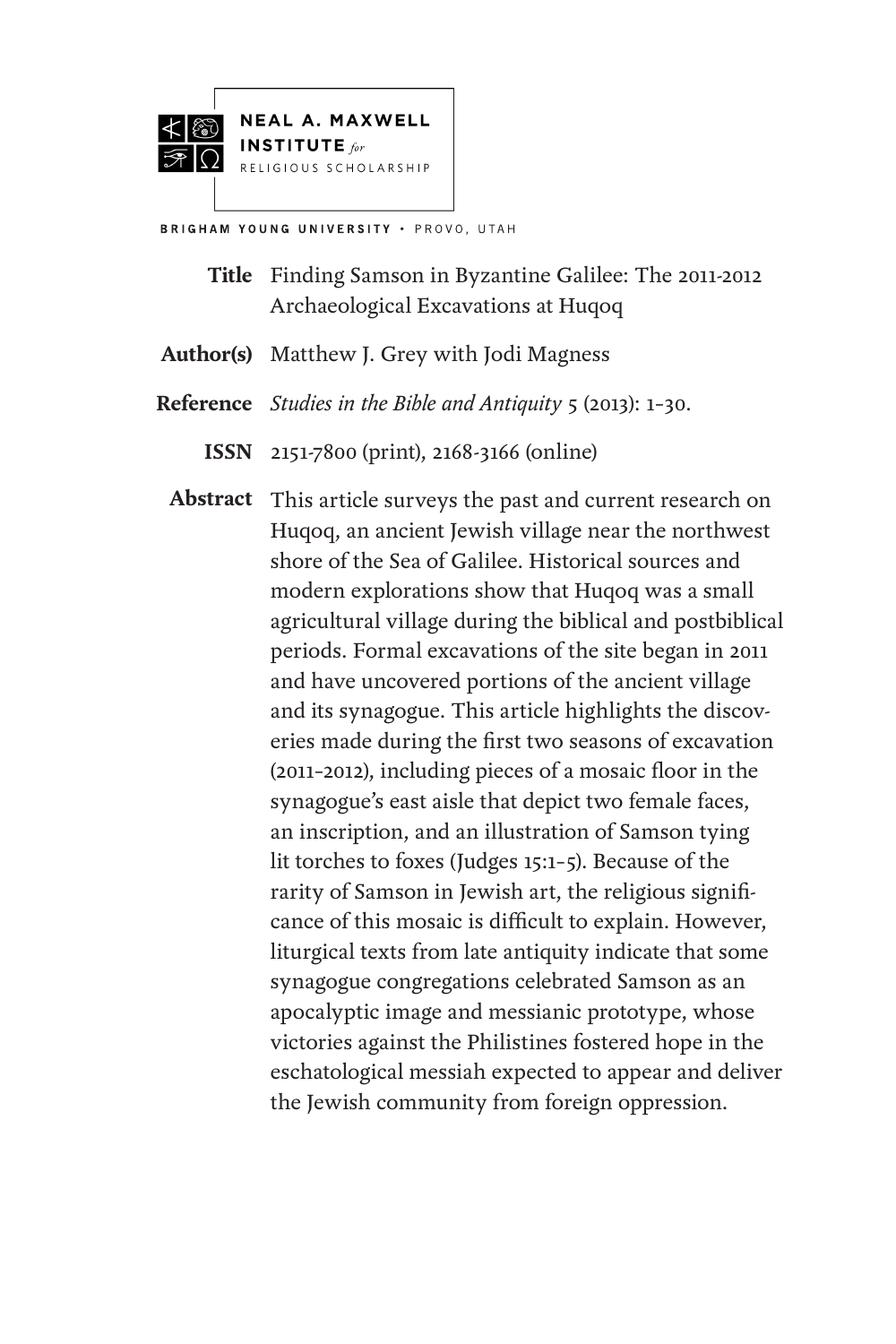## Finding Samson in Byzantine Galilee: The 2011-2012 Archaeological EXCAVATIONS AT HUQOQ

Matthew J. Grey with Jodi Magness

The study of ancient history and culture in Lower Galilee, the area west of the Sea of Galilee and the Jordan River, has been greatly enriched in recent decades by an increasing amount of archaeological research. From the 1970s to the early 2000s, archaeologists have investigated the remains of Galilee's two major cities (Sepphoris and Tiberias) and many well-known villages (such as Capernaum, Cana, and Magdala),<sup>1</sup> producing unprecedented insight into sociopolitical dynamics, daily life, and religious institutions during the time of Jesus and the early rabbis (i.e., the Roman-Byzantine period). These excavations have also prompted scholarly discussion on a number of important issues, including the chronology of monumental synagogue buildings,<sup>2</sup> the development

<sup>1.</sup> For discussions of these and related excavations, see Douglas R. Edwards and C. Thomas McCollough, eds., *Archaeology and the Galilee: Texts and Contexts in the Greco-Roman and Byzantine Periods* (Atlanta: Scholars Press, 1997); Eric M. Meyers, ed., *Galilee through the Centuries: Confluence of Cultures* (Winona Lake, IN: Eisenbrauns, 1999); Jonathan L. Reed, *Archaeology and the Galilean Jesus: A Re-examination of the Evidence* (Harrisburg, PA: Trinity Press International, 2000); Mordechai Aviam, ed., *Jews, Pagans, and Christians in the Galilee: 25 Years of Archaeological Excavations and Surveys: Hellenistic to Byzantine Periods* (Rochester: University of Rochester Press, 2004).

<sup>2.</sup> See the debate between Jodi Magness, Eric Meyers, and James Strange in *Judaism in Late Antiquity*, vol. 4, pt. 3, ed. Alan J. Avery-Peck and Jacob Neusner (Leiden: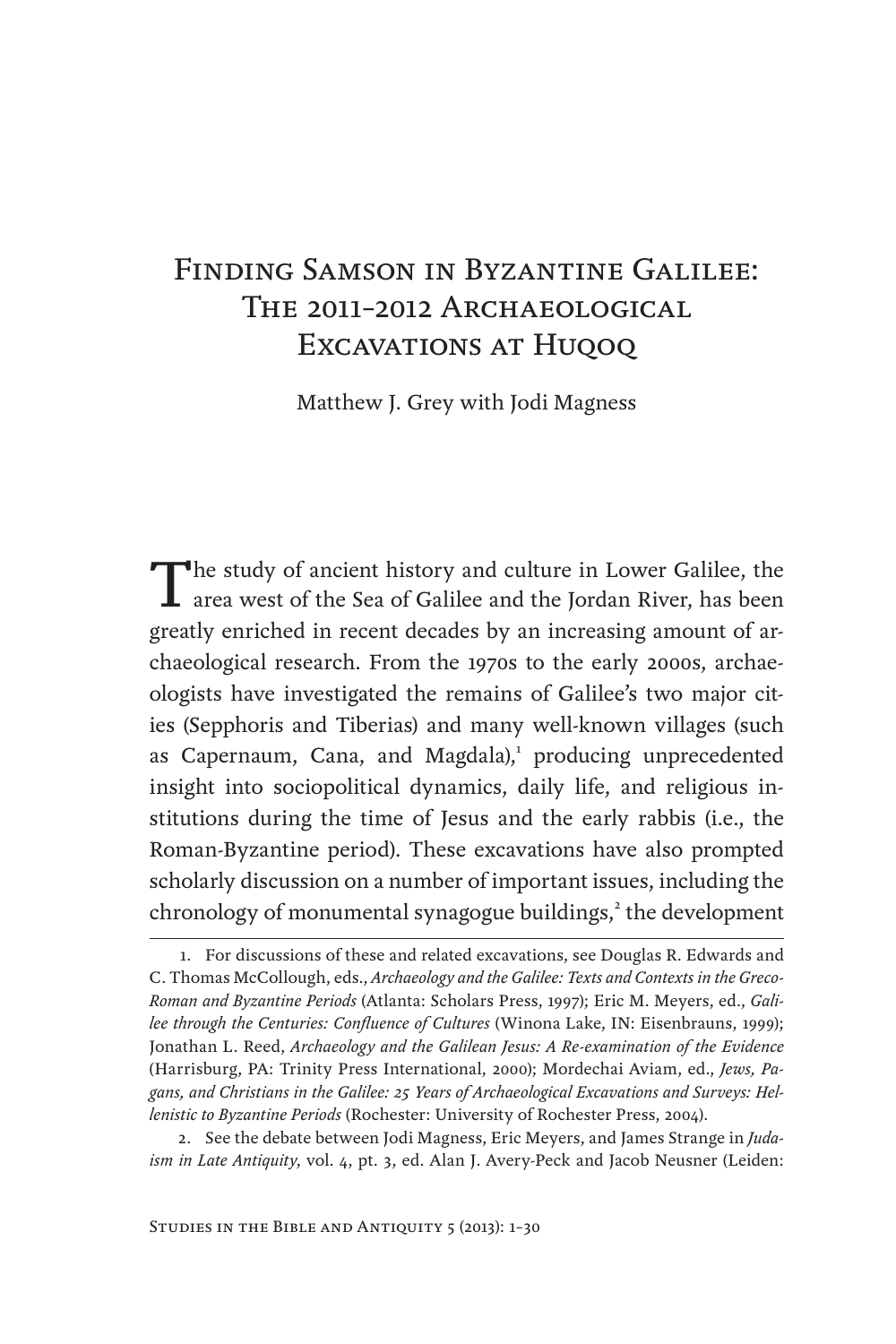of Jewish religious art,<sup>3</sup> the dating of local pottery types,<sup>4</sup> and the extent of rabbinic influence within the Jewish community.<sup>5</sup> In short, research on ancient Galilee is experiencing an exciting era of discovery that is significantly refining our understanding of early Judaism and Christianity.

As a part of this research, scholars have begun to study some of Galilee's lesser-known sites in an effort to provide a more rounded view of the region and bring new evidence to bear on the ongoing debates.<sup>6</sup> One such site is Huqoq, a small Jewish village located near the northwest shore of the lake, about 12.5 km north of Tiberias. Ancient literature indicates that Huqoq was occupied during the biblical and postbiblical periods, and scattered remains at the site indicate that portions of its ancient dwellings and synagogue lie beneath the surface. The site is also currently uninhabited, making it an ideal location for new archaeological excavations.

These considerations led to the organization of the Huqoq Excavation Project (HEP)—a consortium of universities directed by Jodi Magness of the University of North Carolina at Chapel Hill which began excavating the site in 2011.<sup>7</sup> Although this project is

Brill, 2001), 1–63, 71–91; cf. David Milson, *Art and Architecture of the Synagogue in Late Antique Palestine: In the Shadow of the Church* (Leiden: Brill, 2007), 1–83.

4. For example, see the studies and different positions reflected in David Adan-Bayewitz, *Common Pottery in Roman Galilee: A Study of Local Trade* (Ramat Gan: Bar-Ilan University Press, 1993), and Jodi Magness, "The Pottery from the Village of Capernaum and the Chronology of Galilean Synagogues," *Tel Aviv* 39/2 (2012): 110–22.

5. See Martin Goodman, *State and Society in Roman Galilee A.D. 132–212*, 2nd ed. (London: Mitchell, 2000), and Lee I. Levine, *The Rabbinic Class of Roman Palestine in Late Antiquity* (New York: Jewish Theological Seminary of America, 1989).

6. For example, Uzi Leibner's survey of the settlements throughout eastern Lower Galilee includes valuable discussion of the villages, trade networks, and demographics of the region; Uzi Leibner*, Settlement and History in Hellenistic, Roman, and Byzantine Galilee: An Archaeological Survey of the Eastern Galilee* (Tübingen: Mohr Siebeck, 2009).

7. Jodi Magness is joined as codirector of the HEP by Shua Kisilevitz of the Israel Antiquities Authority. Senior staff members include Chad Spigel (area supervisor over the ancient village), Matthew Grey (area supervisor over the ancient synagogue), Brian

<sup>3.</sup> See Steven Fine, *Art and Judaism in the Greco-Roman World: Toward a New Jewish Archaeology* (Cambridge: Cambridge University Press, 2010); and Lee I. Levine, *Visual Judaism in Late Antiquity: Historical Contexts of Jewish Art* (New Haven: Yale University Press, 2013).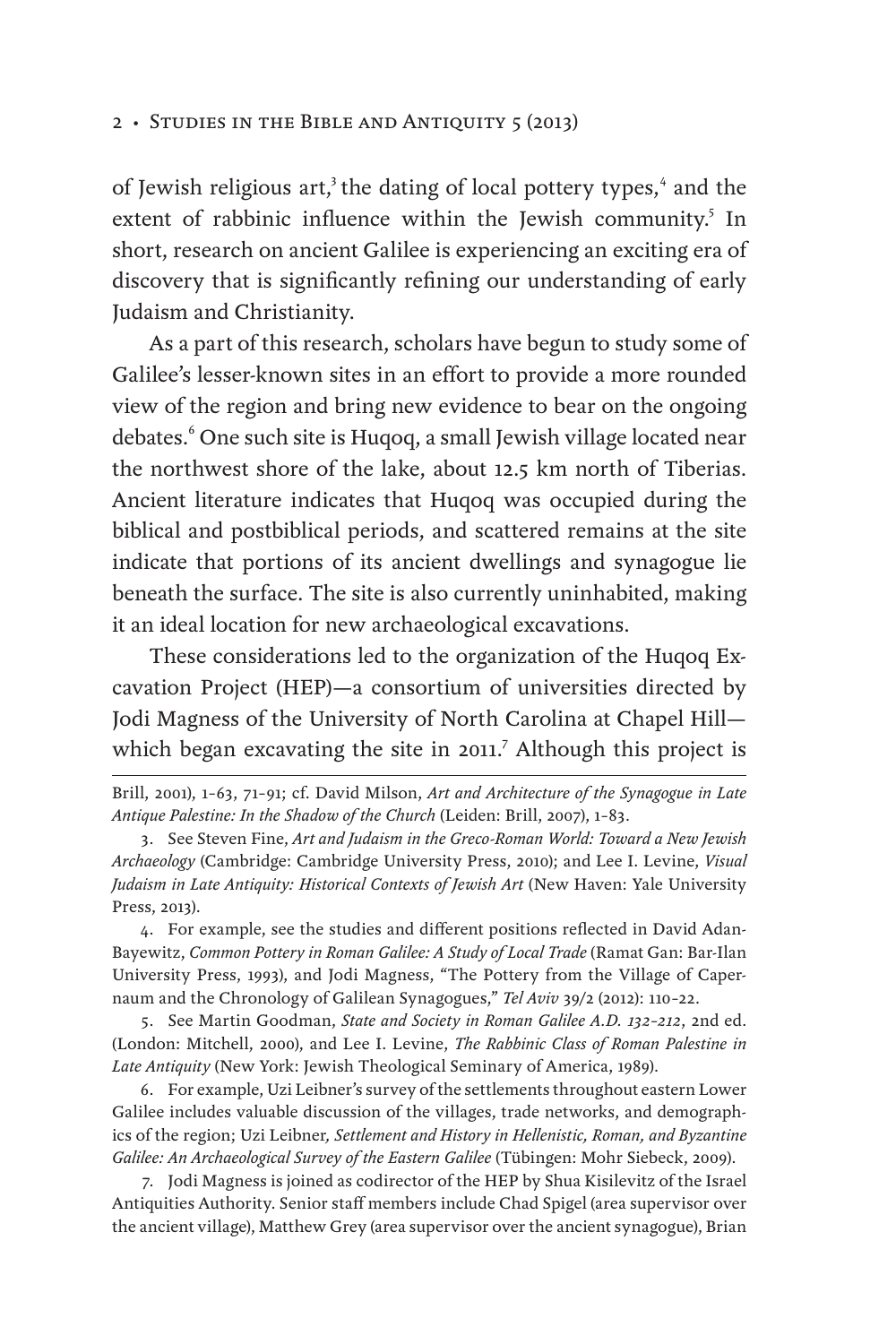

*Map of Lower Galilee (region west of the lake) where Huqoq is located.*

only in its third year, it has already made valuable contributions to our understanding of Jewish village life, art, and religious worship in ancient Galilee. This article will highlight some of these contributions by summarizing past and current research related to Huqoq and considering some of the ways in which this research adds to ongoing historical discussions. It will first survey the literary sources that sketch the village's history, the explorations of the site prior to formal excavations, and the first two seasons of excavations conducted by the HEP (2011–2012). It will then describe the most exciting discovery at the site to date—a rare mosaic depicting a story of Samson from the biblical book of Judges—and summarize some of the current research on the mosaic's historical significance, thus showing how the Huqoq excavations are enhancing our understanding of Galilee's ancient history, culture, and socioreligious dynamics.

Coussens (assistant area supervisor over the modern village), and research specialists in ancient pottery, glass, botanical remains, animal bones, and mosaics. Universities that participated in the HEP consortium in 2011 were the University of North Carolina at Chapel Hill, Wofford College, and the University of Toronto. They were joined in 2012 by Brigham Young University, Trinity University (TX), and the University of Oklahoma (without Wofford College).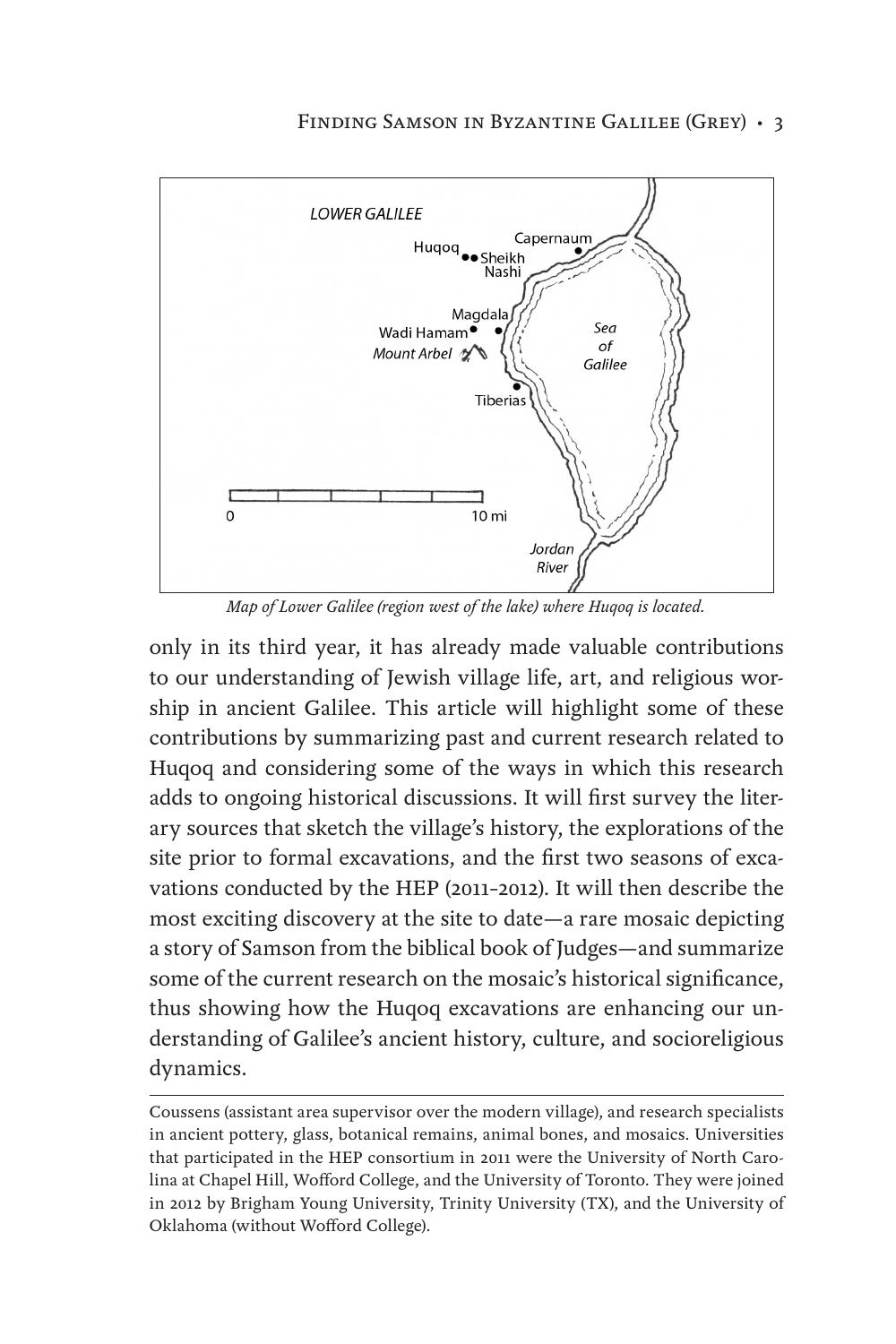## **Huqoq in Literary Sources—A Brief Sketch of the Village's History**

Long before archaeological excavations began at Huqoq, scholars were aware of ancient literary references to the site that provide information about its history and its relationship to the surrounding region. These references indicate that Huqoq was a small agricultural village just northwest of the Sea of Galilee that was occupied in the biblical, postbiblical, medieval, and modern periods. The earliest mention of the site is in Joshua 19:34, which lists "Hukkok" (חוקקה (as a village apportioned to the tribe of Naphtali after the Israelite conquest of Canaan.<sup>8</sup> This passage identifies the village as marking a boundary of Naphtali's tribal lands.<sup>9</sup> Although it provides no further information about the village's size, population, or activities, it suggests that Huqoq was occupied in the late Iron Age (ca. 1000–586 bce, when material for the Deuteronomistic history was taking shape), if not already in the Late Bronze Age (ca. 1550–1200 bce, when Joshua is said to have allotted the tribal lands). An additional reference to "Hukok (חוקק) with its pasture lands" exists in 1 Chronicles 6:75, but this text locates the village much farther west in the tribal lands of Asher and likely represents an orthographic mistake made by the Chronicler.<sup>10</sup>

<sup>8.</sup> The Septuagint gives the name as Ιακανα (LXX Joshua 19:34), either providing a highly unusual transliteration of חוקקה or listing a different village entirely. The identification of the biblical "Hukkok" with the Arab village of 'Yaquq is well documented in Nurit Lissovsky and Nadav Na'aman, "A New Look on the Boundary System of the Twelve Tribes," *Ugarit-Forschungen* 35 (2003): 291–332 (esp. 293–97).

<sup>9.</sup> Joshua's claim that Huqoq marked the western boundary of Naphtali has caused confusion among some scholars since Huqoq is located farther east than would be expected for this border. However, Lissovsky and Na'aman view this as evidence that the boundaries between ancient Israelite tribes likely contained large gaps that are not obvious in the biblical text; see Lissovsky and Na'aman, "New Look," 293–97.

<sup>10.</sup> The list of Asher's Levitical cities in 1 Chronicles 6 includes Huqoq (חוקק] MT 6:60]; Ακακ [LXX 6:75]), but this may reflect an orthographic mistake made by the Chronicler since the same list in Joshua 21:31 has "Helkath (חלקת/Χελκατ) and with its pasture lands" instead of Huqoq. See H. G. M. Williamson, *1 and 2 Chronicles* (Grand Rapids: Eerdmans, 1982), 76; Sara Japhet, *I and II Chronicles* (Louisville: Westminster John Knox Press, 1993), 145; Lissovsky and Na'aman, "New Look," 294. All biblical quotations in this article are from the New Revised Standard Version.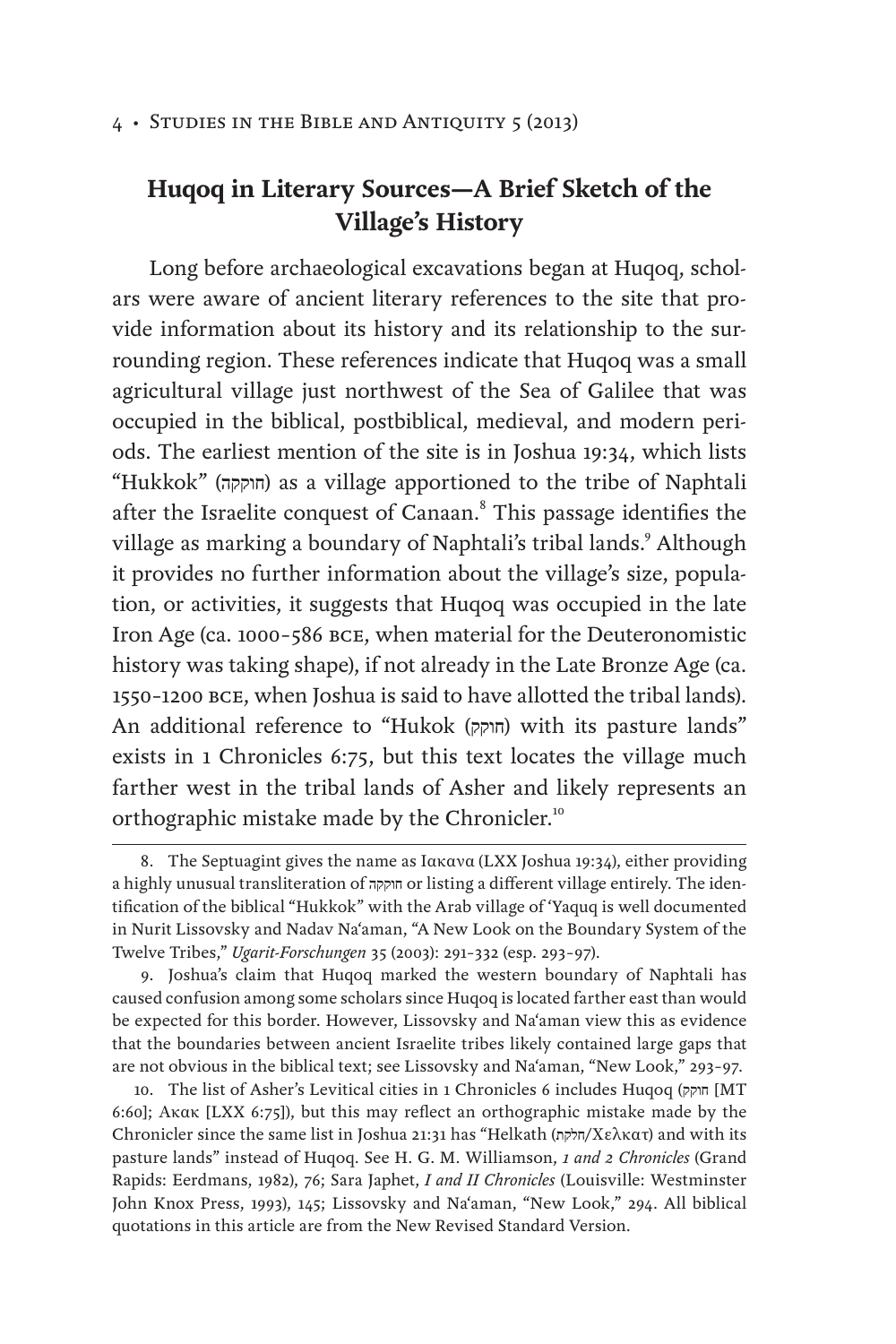Unfortunately, there are no references to Huqoq in late Second Temple period sources,<sup>11</sup> but archaeological surveys indicate that the village was occupied by Jews and engaged in agricultural activities during the Late Hellenistic and Early Roman periods (see below), making it contemporary with Jesus and his earliest followers. Although Huqoq is not named in the New Testament, its close proximity to the lake places Huqoq within walking distance of some of the most prominent locations in the Gospels (including Capernaum and Magdala), $12$  thus raising the possibility that Jesus had some interaction with the village during his Galilean ministry. Furthermore, some scholars have suggested that Huqoq was located along a prominent road system in the first century and may therefore have been easily accessible to trade and travel at that time.<sup>13</sup> These considerations strengthen the possibility that Jesus visited Huqoq as he "went throughout Galilee, teaching in their synagogues and proclaiming the good news of the kingdom" (Matthew 4:23).

13. Nurit Lissovsky, "Hukkok, Yaquq and Habakkuk's Tomb: Changes over Time and Space," *Palestine Exploration Quarterly* 140/2 (2008): 103–18 (esp. 106–7), suggests that ancient pavement and stone steps associated with the nearby "Tomb of Habakkuk" might date from the Roman period but acknowledges that such a road does not appear in Yoram Tsafrir, Leah Di Segni, and Judith Green, *Tabula Imperii Romani Iudaea-Palestina: Eretz Israel in the Hellenistic, Roman and Byzantine Periods; Map and Gazetteer* (Jerusalem: Israel Academy of Sciences and Humanities, 1994), map 4. For an attempt to trace the routes Jesus traveled along the Sea of Galilee, see Bargil Pixner, *Paths of the Messiah and Sites of the Early Church from Galilee to Jerusalem* (San Francisco: Ignatius, 2010), 53–76.

<sup>11.</sup> According to some secondary scholarship, the site was called *Hucuca* (a transliteration of its Hebrew name in Joshua 19:34) during the Early Roman period, but the ancient support for this claim is not clear; see, for example, Walid Khalidi, ed., *All That Remains: The Palestinian Villages Occupied and Depopulated by Israel in 1948* (Washington, DC: Institute for Palestinian Studies, 1992), 546. Emmanuel Damati, "Kefar Ekho-Huqoq: The Unknown Fortress of Josephus Flavius," *Cathedra* 39 (1986): 37–43 [Hebrew], suggested that Huqoq was Josephus's "missing" fortress of Caphareccho (Kαφαρεκχω) from the late first century ce (Josephus, *Jewish War* 2.573; cf. *Life* 37), but this identification has been rejected by most scholars; see Leibner, *Settlement and History*, 153.

<sup>12.</sup> Within view of the Sea of Galilee, Huqoq is located 3.2 miles to the west of Capernaum (the hometown of Peter and base for Jesus's Galilean ministry) and 2.8 miles to the north of Magdala (the hometown of Mary Magdalene).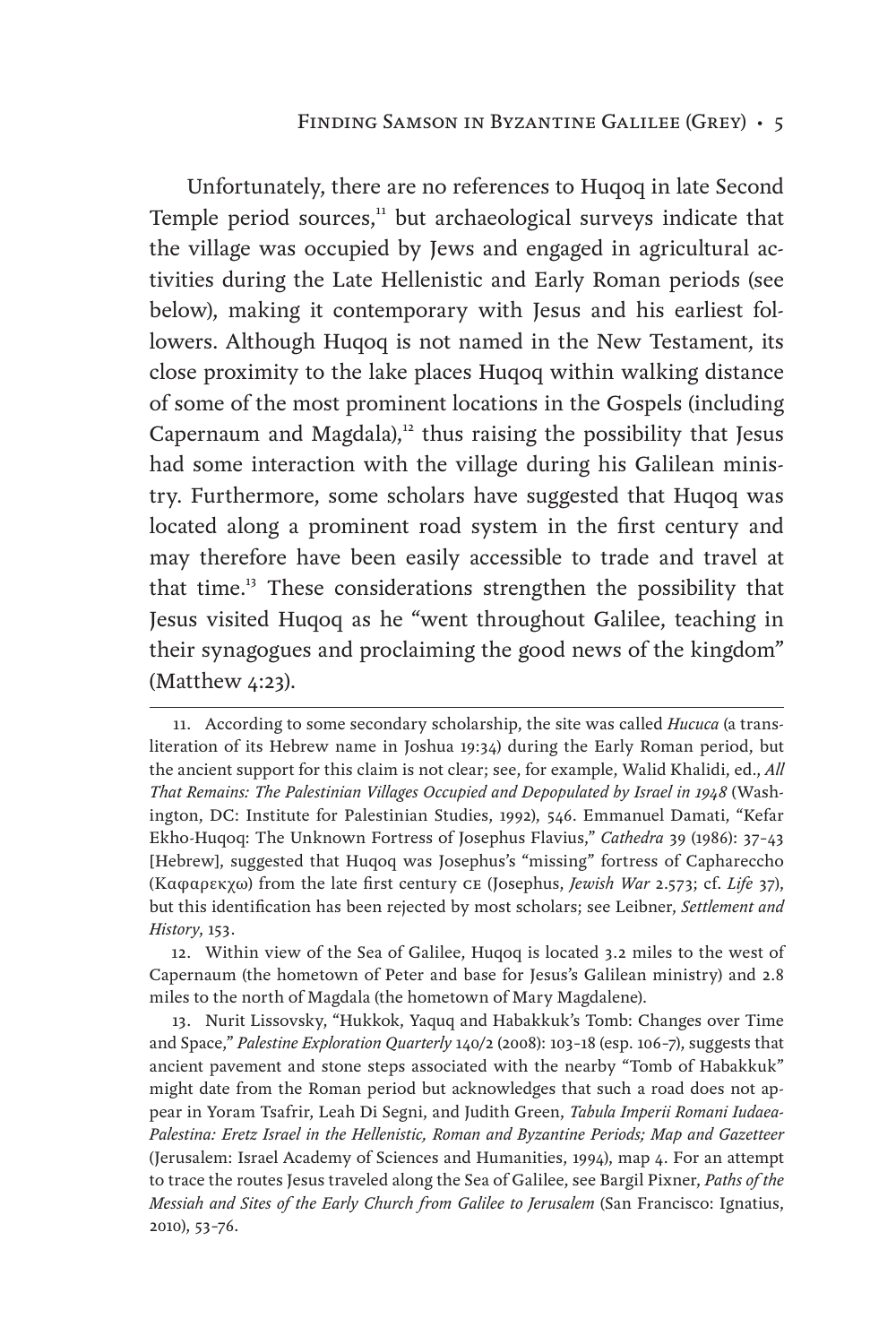The Jewish demographics of Huqoq during the Roman period are attested in rabbinic literature, in particular the Palestinian Talmud, which mentions "Hiqoq" (חיקוק) in several accounts from the late second to mid-fourth century.<sup>14</sup> These references provide the name of one rabbinic sage from the village ("R. Hizkiyah of Huqoq")<sup>15</sup> and mention the agricultural activities of other villagers, such as "Yohanan from Hiqoq," who brought a saddle bag full of bread pieces to R. Hiyya in nearby Tiberias.<sup>16</sup> Another passage describes a visit of R. Simeon b. Lakish to the village during which he saw locals gathering seeds from wild mustard plants.17 These stories and the individuals associated with them point to an active Jewish presence at Huqoq in late antiquity and show that Jews at that time identified the village with the biblical site of "Hukkok," a claim similarly made in contemporary Christian literature that transliterates its name as Ειχωχ (Eusebius) and *Icoc* (Jerome).18

The next references to Huqoq are found in Jewish pilgrimage accounts from the Middle Ages. By then, the Jewish inhabitants of the village had apparently abandoned the site. It was subsequently resettled by a small Muslim population that called the village 'Yaquq, an Arabic variation of the earlier Hebrew name. It is not yet clear exactly when the village was abandoned by its Jewish inhabitants, resettled by Muslims, or renamed, but these developments are assumed in the reports of Jewish pilgrims traveling by the site to visit the nearby "Tomb of Habakkuk" in the thirteenth through seventeenth centuries. These accounts use both the Hebrew and Arabic names of the village, describe its proximity to the tomb and a natural spring, and

<sup>14.</sup> Lissovsky and Na'aman, "New Look," 294–95; Leibner, *Settlement and History*, 153–54.

<sup>15.</sup> *y. Sanhedrin* 3:10, 21d.

<sup>16.</sup> *y. Pesahim* 1:4, 27c.

<sup>17.</sup> *y. Shevi'it* 9:1, 38c. This story shows that mustard seed was classified by the rabbis as a wild plant (and not a cultivated vegetable) for halakhic purposes; see Leibner, *Settlement and History*, 153–54.

<sup>18.</sup> Lissovsky and Na'aman, "New Look," 295; Lissovsky, "Hukkok," 105; Leibner, *Settlement and History*, 153.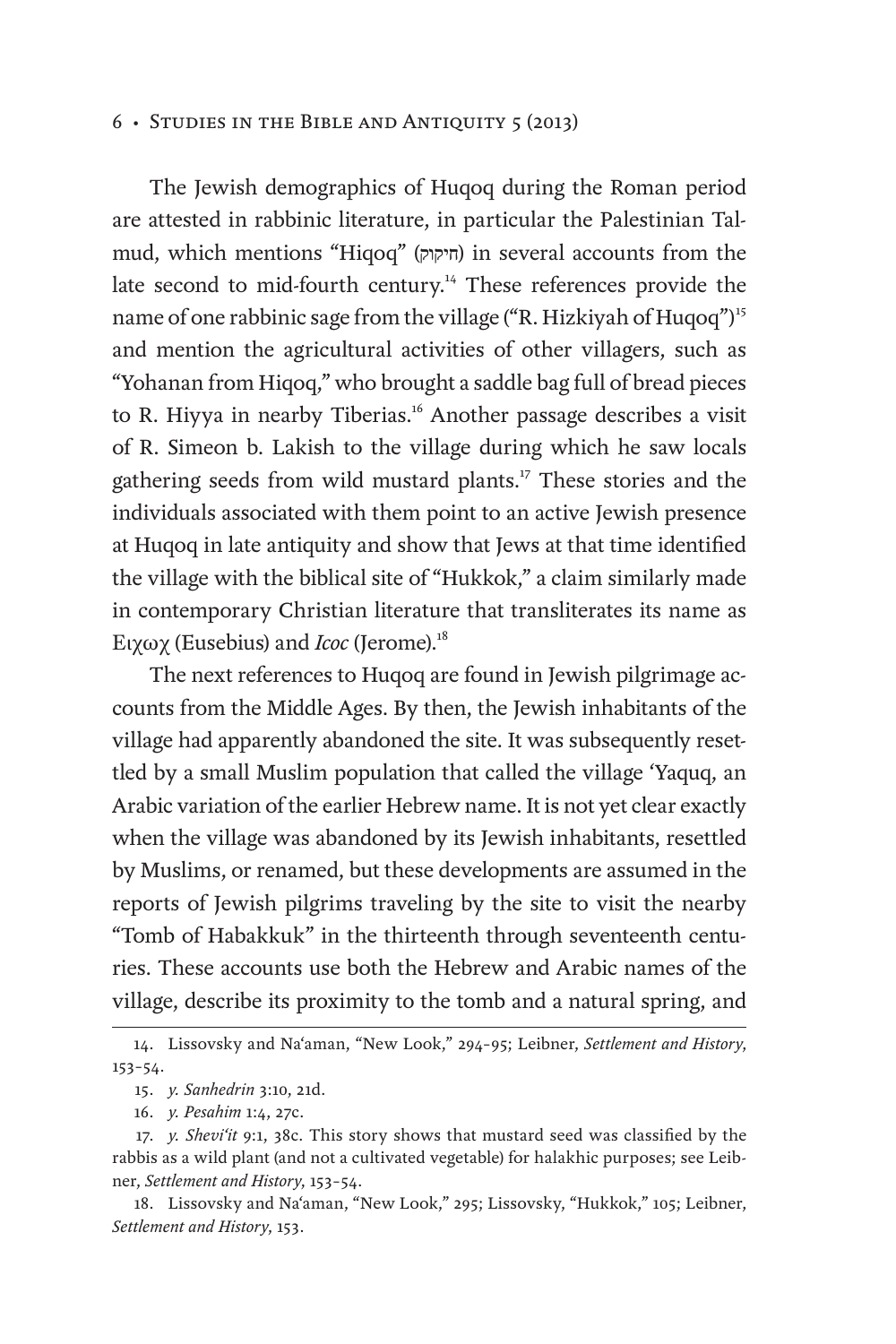mention its Muslim demographics.<sup>19</sup> Government administrative and taxation documents from the Ottoman and British Mandate periods indicate that 'Yaquq continued as a small Muslim agricultural village until Israel's War of Independence in 1948, when it was once more abandoned, never to be reinhabited.<sup>20</sup>

This literary survey provides a rough sketch of the occupational history of Huqoq, attesting to an agricultural community in the village during the biblical (possibly Late Bronze and/or Iron Age), postbiblical (Roman-Byzantine), medieval, and pre-1948 modern periods. Such a skeletal history suggests that Huqoq was inhabited during all major periods of the Jewish and Muslim presence in Galilee, but it tells us little about its specific architectural features, economic status, socioreligious dynamics, or the daily life of its inhabitants. Fortunately, modern archaeological research has been able to fill in many of these gaps and flesh out our understanding of the site's religious and historical developments.

## **Archaeological Research at Huqoq— Exploration and Surveys**

Archaeological research at Huqoq has been conducted in various ways since the European exploration of Palestine in the late nineteenth century. This research—beginning with general surveys of the site and now continuing with formal excavations—confirms the historical insights gleaned from literary sources and greatly expands our understanding of the village's socioreligious setting. The earliest recorded explorations of Huqoq by Western scholars

<sup>19.</sup> Itzhak Ben-Zvi, "The Jewish Settlement at Hukkok-Yaqûq," *Bulletin of the Jewish Palestine Exploration Society* 6 (1939): 30–33 [Hebrew]; Lissovsky, "Hukkok," 103–18.

<sup>20.</sup> Documents show that in the late sixteenth century 'Yaquq had a population of close to 400 and paid taxes on wheat, barley, olives, goats, beehives, and a grape or olive press. According to surveys and government records from 1875 to 1945, its population fluctuated between 150 to 200 villagers, possessed between twenty and thirty stone dwellings, and farmed lands allotted for cereals and orchards. A kibbutz was established 2 km to the southeast in 1943. In May 1948, Israeli Palmach forces marched from Tiberias to Safed, resulting in the abandonment or evacuation of many villages along the way (including 'Yaquq); see Khalidi, *All That Remains*, 546–57.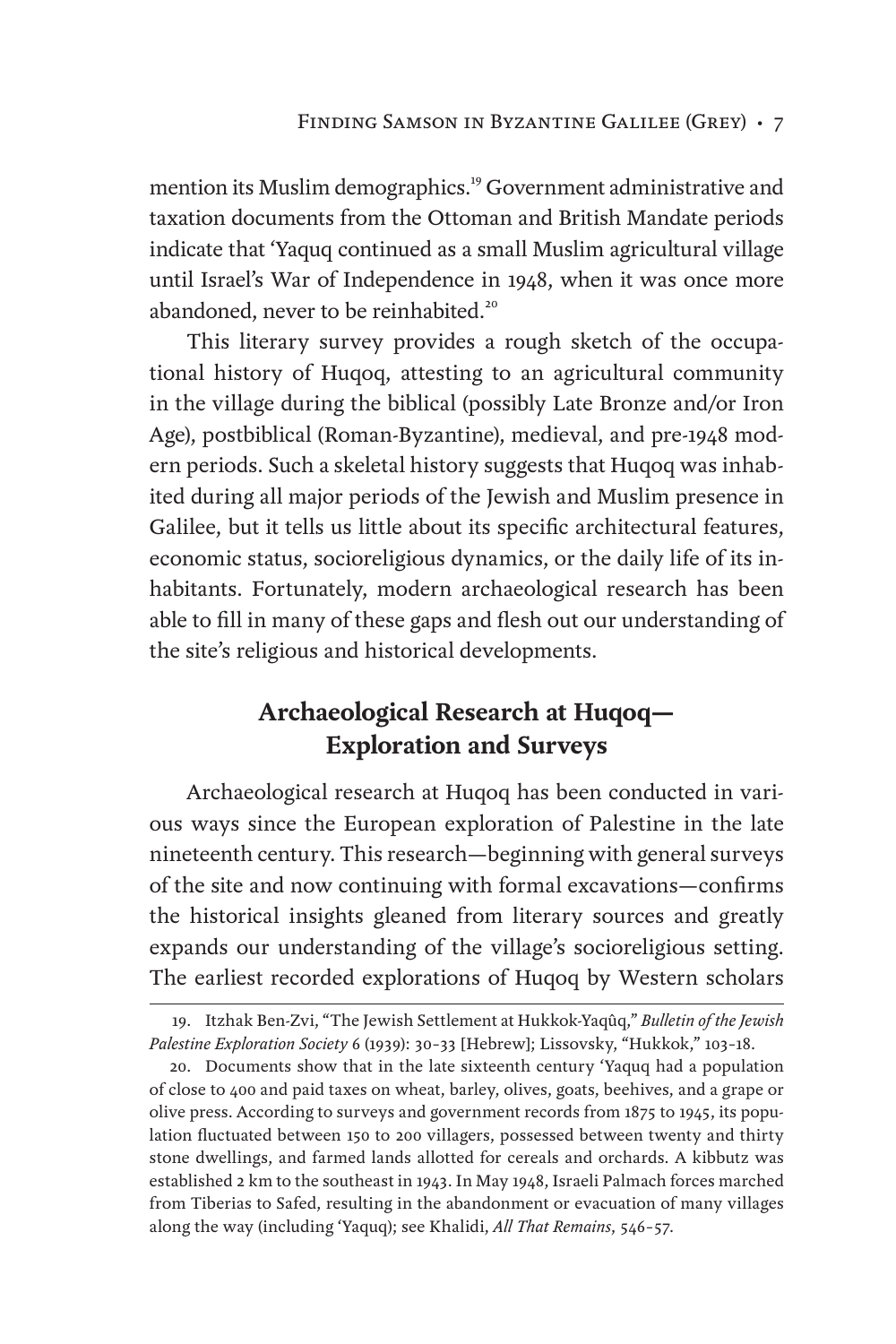included a visit in 1875 by Victor Guérin (a professor at the French School of Athens) and a survey of the region conducted by C. R. Conder and H. H. Kitchener on behalf of the Palestine Exploration Fund in the 1870s and 1880s. These explorers noted the dwellings and small Muslim population of the village, considered connections between its name and the biblical "Hukkok," and observed traces of the ancient village still visible on the surface, including ashlars and columns scattered around the site and cist tombs and caves at its periphery.<sup>21</sup>

Following the evacuation of 'Yaquq in 1948, its modern dwellings stood abandoned for nearly two decades, during which time a more formal survey of the ancient remains was conducted by Bezalel Ravani, the Israeli Inspector of Antiquities for the Tiberias region in 1956–57. Around the main settlement, Ravani collected pottery sherds from the surface that attest to activity at the site from the Early Bronze, Iron, Persian, Hellenistic, Roman, Byzantine, and Medieval periods. Unfortunately, Ravani did not provide details of the sherds collected in his survey, leaving the relative quantities unknown.<sup>22</sup> He did, however, conduct limited excavations in tombs and burial caves to the north of the site that were discovered (and partially damaged) during the construction of a nearby water system. Four burial caves each contained a central pit, a small ledge encircling the pit, and *loculi* niches hewn into the walls. Finds in the caves included three crude ossuaries likely dating to 70-135 CE.<sup>23</sup> Early Roman pottery, glass, and lamps, traces

<sup>21.</sup> See Victor Guérin, *Description géographique, historique et archéologique de la Palestine: Galilée* (Paris: L'imprimerie nationale, 1880), 354–59; Claude R. Conder and H. H. Kitchener, *The Survey of Western Palestine: Memoirs of the Topography, Orography, Hydrography, and Archaeology: Volume 1: Galilee* (London: Palestine Exploration Fund, 1881), 364–65, 420.

<sup>22.</sup> Leibner, *Settlement and History*, 151.

<sup>23.</sup> These ossuaries were made of limestone, were roughly dressed, showed heavy chisel marks, and had vaulted lids; see Mordechai Aviam and Danny Syon, "Jewish Ossilegium in Galilee," in *What Athens Has to Do with Jerusalem: Essays on Classical, Jewish, and Early Christian Art and Archaeology in Honor of Gideon Foerster*, ed. Leonard V. Rutgers (Leuven: Peeters, 2002): 168, 177–78; L. Y. Rahmani, *A Catalogue of Jewish Ossuaries in the Collections of the State of Israel* (Jerusalem: Israel Antiquities Authority, 1994), 116 (no. 158/plate 22).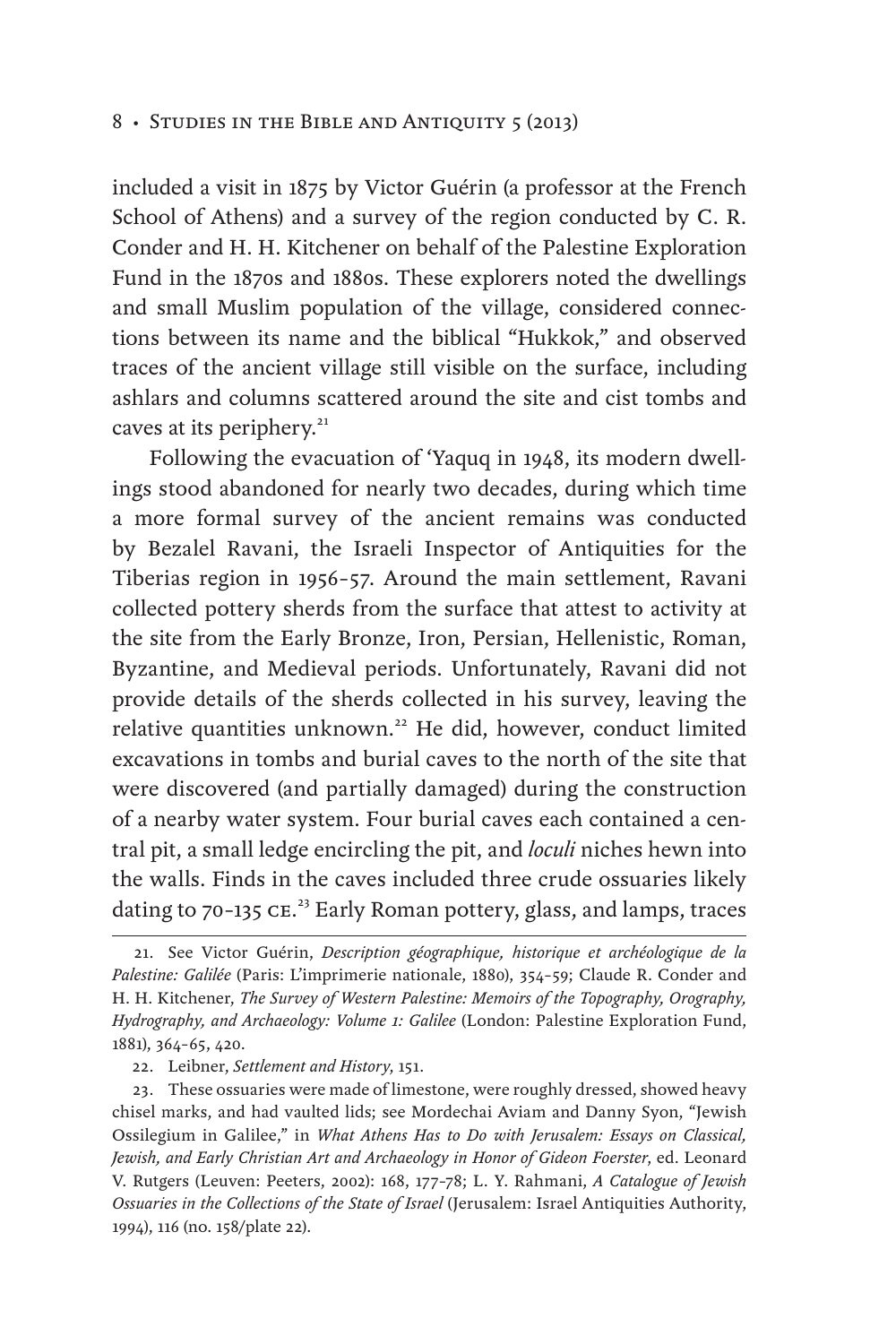of wood coffins, and a coin minted under Trajan (98–117 ce) indicate that the tombs were in use during the first and early second centuries.<sup>24</sup>

In 1968, the Israeli army bulldozed the pre-1948 dwellings, leaving the center of the site covered with modern rubble mixed with ancient remains. Since that time, numerous Israeli scholars have conducted additional surveys of Huqoq's ancient features: Yigal Tepper and Yuval Shahar explored a hiding complex, a *miqveh*, and agricultural installations (possibly connected with mustard production) that seem to date to the Roman or Byzantine periods;<sup>25</sup> Zvi Ilan reported architectural fragments and a lintel carved with a menorah clustered in the center of the site, suggesting the presence of a monumental synagogue;<sup>26</sup> and, most recently, Uzi Leibner collected over two hundred potsherds from the surface, which he recorded and dated to the Hellenistic, Roman, and Byzantine periods.<sup>27</sup> Leibner also noted the presence of agricultural installations

26. Zvi Ilan, *Ancient Synagogues in Israel* (Tel Aviv: Ministry of Defence, 1991), 122 [Hebrew]; Leibner, *Settlement and History*, 152. Unfortunately, the lintel fragment carved with a menorah has disappeared from the site, and its location is presently unknown.

27. Leibner, *Settlement and History*, 154–55, reported the dates and relative percentages of his pottery sample as follows: Hellenistic (only two jars), Early Roman (19%), Late Roman (43%), and Byzantine (roughly 25%). Based on this survey, Leibner concluded that the Jewish settlement at Huqoq began sometime in the Late Hellenistic period, continued to grow in the Early Roman period, flourished to its greatest extent in the Late Roman period, and gradually declined throughout the Byzantine period. Leibner claimed that these findings support his position that Lower Galilee experienced a general decline in population by the fifth century CE, a position challenged by others; see Jodi Magness, "Did Galilee Decline in the Fifth Century? The Synagogue at Chorazin Reconsidered," in *Religion, Ethnicity, and Identity in Ancient Galilee*, ed. Jürgen Zangenberg, Harold W. Attridge, and Dale B. Martin (Tübingen: Mohr Siebeck, 2007), 259–74; and "Did Galilee Experience a Settlement Crisis in the Mid-Fourth Century?" in *Jewish Identities in Late Antiquity, Studies in Memory of Menahem Stern*, ed. Lee I. Levine and Daniel R. Schwartz (Tübingen: Mohr Siebeck, 2009), 296–313.

<sup>24.</sup> B. Ravani and P. P. Kahane, "Rock-Cut Tombs at Huqoq," *'Atiqot* 3 (1961): 121–47.

<sup>25.</sup> Yigal Tepper and Yuval Shahar, "Subterranean Hiding Complexes in the Galilee," in *The Hiding Complexes in the Judean Shephelah*, ed. Amos Kloner and Yigal Tepper (Tel Aviv: Hakibbutz Hameuchad, 1987), 279–326 (esp. 311–13) [Hebrew]; Y. Tepper, G. Dar'in, and Y. Tepper, *The Naḥal 'Amud District: Chapters on the Settlement Process* (Tel Aviv: 2000), 25, 84–85 [Hebrew]; Leibner, *Settlement and History*, 151.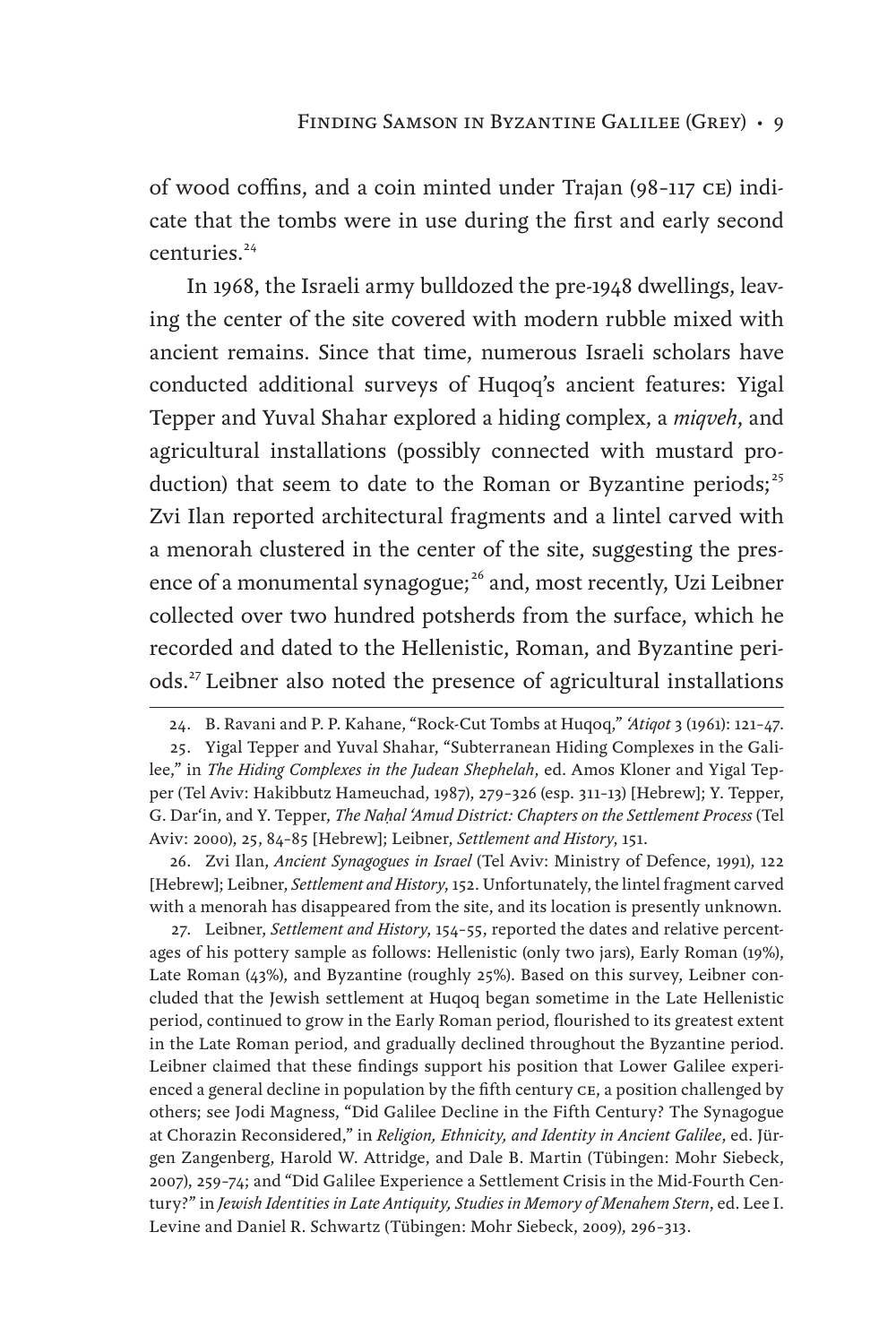#### 10 • STUDIES IN THE BIBLE AND ANTIQUITY 5 (2013)

(wine and oil presses), architectural fragments, burial caves, and quarried cist tombs scattered around the site and its periphery.<sup>28</sup>

Related research included surveys of nearby Sheikh Nashi, a hill located 400 m to the east of Huqoq that possessed natural defenses, the remains of a Hellenistic fortification at its summit, and numerous agricultural and water installations. These two settlements clearly had an important relationship throughout antiquity, but the precise nature of that relationship is still uncertain; they both had access to 'Ein Huqoq (the natural spring at the northern base of the site), shared use of surrounding agricultural lands, and were occupied contemporaneously.<sup>29</sup> Some scholars have suggested that Sheikh Nashi (with its natural and artificial defenses) was a military camp supported by Huqoq (with its easier access to the spring) as a civilian settlement,<sup>30</sup> but this intriguing possibility has not yet been verified.

In summary, archaeological explorations and surveys have confirmed and clarified the outline of Huqoq's history found in the literary sources: It appears from the material remains that the site was occupied in the biblical period and expanded in the Late Hellenistic period (possibly in connection with a military camp at Sheikh Nashi) and that significant growth occurred during the Roman-Byzantine period as attested by pottery, agricultural installations, tombs, and architectural fragments belonging to a monumental synagogue. Huqoq then seems to have declined in the early Islamic period, was resettled as the Muslim village of 'Yaquq by the Middle Ages, and was abandoned for the last time in 1948; since that time it has remained uninhabited.

<sup>28.</sup> Leibner, *Settlement and History*, 151.

<sup>29.</sup> Lissovsky, "Hukkok," 105; Leibner, *Settlement and History*, 155–58.

<sup>30.</sup> This suggestion was first made by Albrecht Alt in 1931 following his visit to the site; see Albrecht Alt, "Das Institut in den Jahren 1929 und 1930," *Palästinajahrbuch* 27 (1931): 5–50, esp. 40n2; cf. Tepper, Dar'in, and Tepper, *Naḥal 'Amud District*, 25, 45.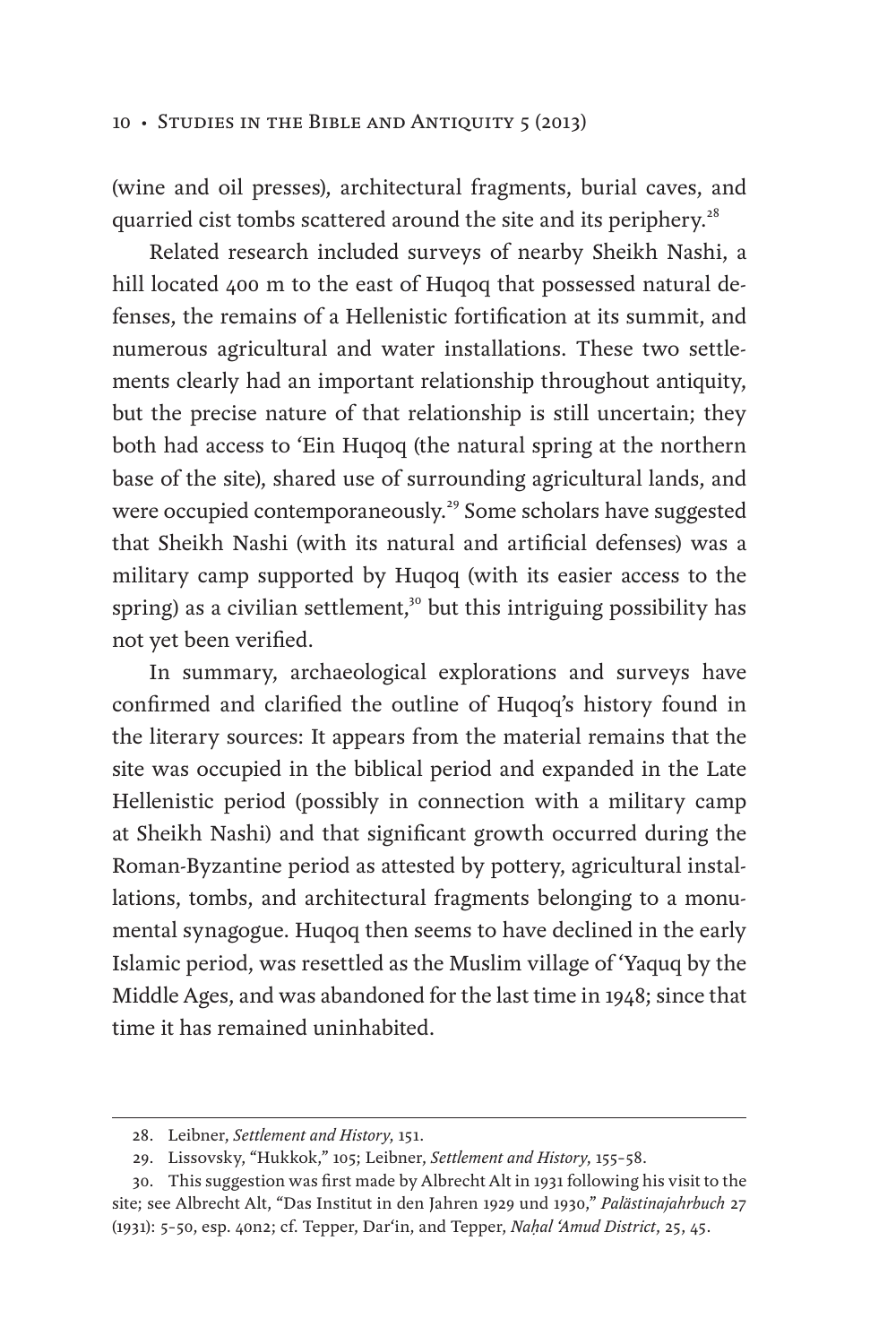## **Archaeological Research at Huqoq— The Huqoq Excavation Project**

Huqoq's occupational history, the scattering of ancient remains on its surface, its current accessibility, and the fact that it was previously unexcavated made it an ideal location for systematic archaeological research into ancient Galilean village life. These observations led Jodi Magness (UNC–Chapel Hill)—later joined by Shua Kisilevitz (Israel Antiquities Authority)—to organize the Huqoq Excavation Project (HEP) in 2010 and direct the first two seasons of formal excavation in 2011 and 2012. The initial goals of the HEP were threefold: (1) locate and excavate the village's ancient synagogue in hopes of clarifying current debates on the dating of monumental synagogue buildings in the region; (2) excavate a portion of the ancient Jewish village to establish a context for the synagogue and to refine the local pottery chronology; and (3) preserve the history of the pre-1948 village of 'Yaquq by excavating a portion of it and by interviewing the descendants of the village's last inhabitants. The HEP is now only into its third year of research, but these goals are already being met and exceeded in numerous ways. Because this article focuses on Huqoq's ancient past, we will briefly summarize the findings of the 2011–2012 excavation seasons as they relate to the ancient village and synagogue. Fuller preliminary reports of the entire project can be found elsewhere.<sup>31</sup>

#### **The Ancient Village**

One of the most important components of the HEP in its first two seasons was the excavation of the ancient village of Huqoq (Area 2000), supervised by Chad Spigel (Trinity University, TX). Initial

<sup>31.</sup> Jodi Magness, "Huqoq—2011 Preliminary Report," *Excavations and Surveys in Israel* (*Hadashot Arkheologiyot*) 124 (2012); Jodi Magness, Shua Kisilevitz, Matthew Grey, Chad Spigel, and Brian Coussens, "Huqoq—2012 Preliminary Report," *Excavations and Surveys in Israel* (*Hadashot Arkheologiyot*) 125 (2013); for additional and more popularized reports, see Matthew J. Grey, "Excavating an Ancient Jewish Village near the Sea of Galilee," *BYU Religious Education Review* 5/1 (2012): 6–7; and Jodi Magness, "Samson in the Synagogue," *Biblical Archaeology Review* 39/1 (2013): 32–39, 66–67.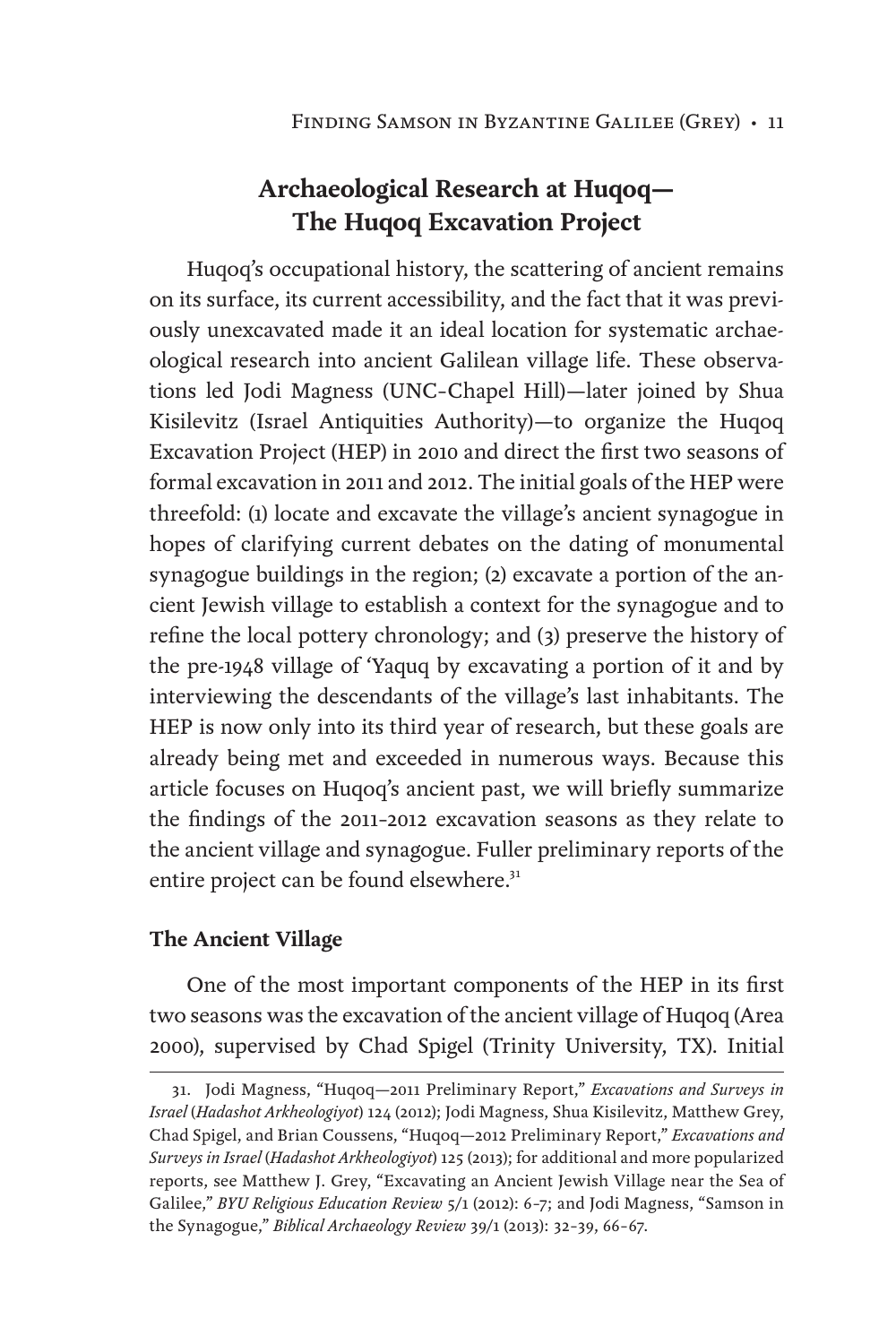surveys of the site suggested that the modern remains of 'Yaquq partially overlapped ancient Huqoq, with its blocks of houses, internal courtyards, and alleyways possibly preserving some of the layout of the ancient village below. It also appeared that the ancient village extended to the south of the modern remains, thus providing an area with more direct access to earlier periods. Therefore, excavations began in the southeast quadrant of the site in hopes of uncovering a portion of the ancient village, understanding the context of the nearby synagogue, providing new data to refine the chronology of the local pottery, and gleaning new insights into ancient Galilean village life.<sup>32</sup>

In 2011 and 2012, village excavations focused on a structure containing rooms around courtyards, separated by well-constructed stone walls. Just below the modern surface, these rooms contained rubble collapse and soil mixed with Byzantine, Mamluk, and Ottoman period pottery.<sup>33</sup> Once these layers were cleared, the floors of the building were revealed; the pottery associated with the floors dates to the Byzantine period (fifth or sixth century ce). Coins, animal bones, glass, and large quantities of restorable pottery (including imported Late Roman red wares) were also found in the rooms. It appears that one of these rooms was eventually converted into a stable and that other rooms were used for agricultural or industrial activity, as attested by numerous grinding stones, loom weights, press weights, crushed olive pits, and a roof roller. Fills of soil below the floors and walls of these rooms contain pottery and other finds dating to the Bronze Age, Iron Age, and Persian and Hellenistic periods, but excavations have not yet uncovered architectural remains from these earlier periods.<sup>34</sup>

The team also explored, examined, and excavated other features of the ancient village in 2011 and 2012. In initial surveys of the site,

<sup>32.</sup> Magness, "Huqoq—2011."

<sup>33.</sup> Magness, "Huqoq—2011."

<sup>34.</sup> The earliest and most intriguing find from these early periods was a white stone mace head likely dating to the Early Bronze Age. For this discovery and other data pertaining to the structure, see Magness et al., "Huqoq—2012," and Magness, "Samson in the Synagogue," 33–34.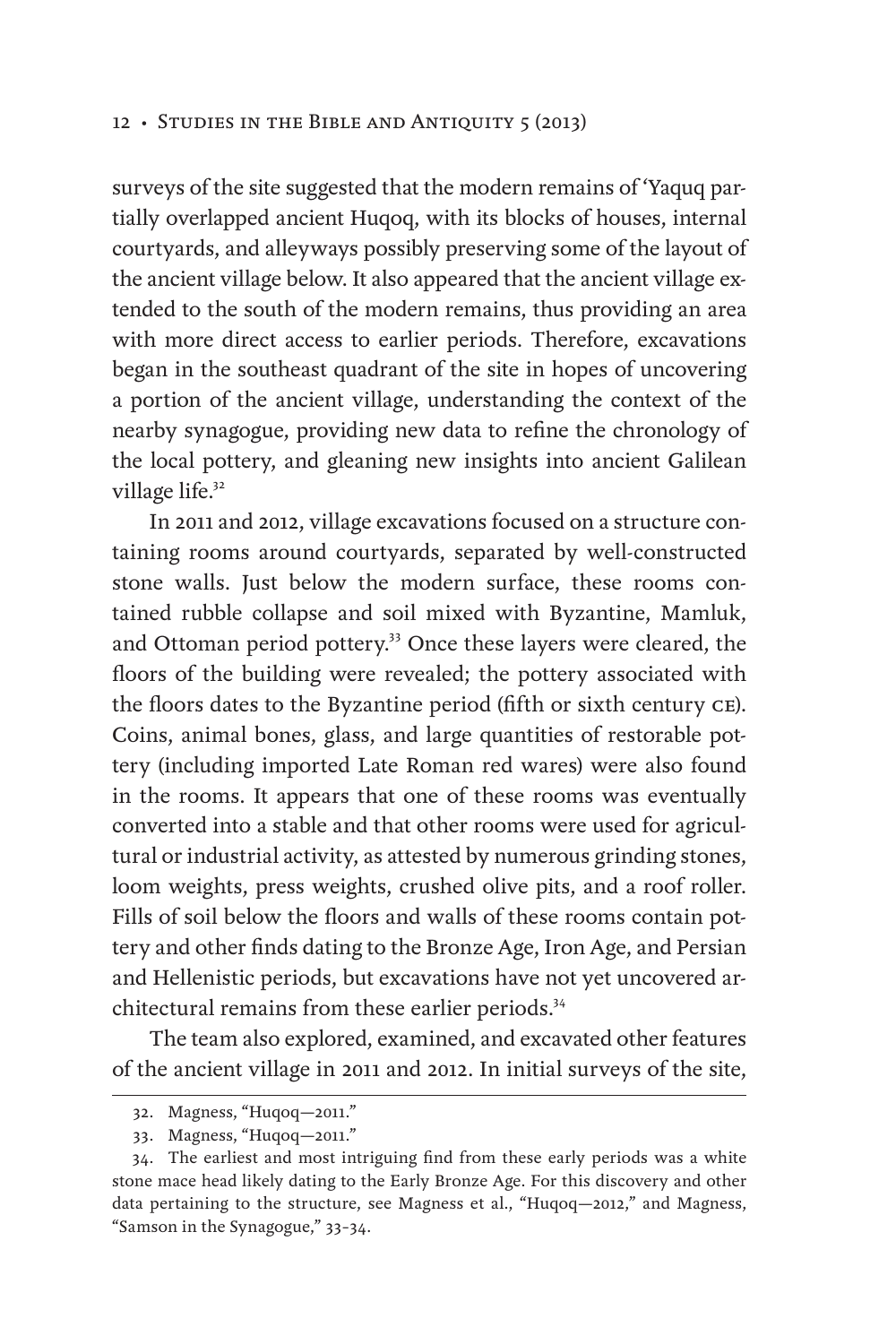cist graves, rock-cut tombs, and agricultural installations—including remains of wine and oil presses—were found scattered around the site and its periphery.<sup>35</sup> These are difficult to date with precision, but they resemble features of other Roman-era sites. One feature studied as part of the HEP is a cistern and underground hiding complex in the center of the village. The cistern is located in Area 3000 near the synagogue (see below) and reaches a depth of 8.5 m. It was explored and mapped by Yinon Shivtiel (Safed College), who discovered three underground hiding tunnels branching off from the subterranean cistern. Shivtiel suggests that these tunnels share characteristics with hiding complexes used by villagers for protection during the Jewish revolts against Rome in 66–70 and 132–35 ce, perhaps indicating Huqoq's involvment in one or both of those wars.<sup>36</sup>

Surveys also revealed the location of two large *miqva'ot* (Jewish ritual baths) hewn into the bedrock on the eastern and southern periphery of the village. The southern *miqveh* was excavated by the HEP in 2011 as Area 4000, supervised by Byron McCane (Wofford College). It contained a passage entering from the east consisting of twelve steps (five made of cut stone blocks and seven hewn into the bedrock, all with traces of wear in the center) and a rock-cut immersion room in a trapezoidal shape. A thin layer of silt that covered the floor contained Late Roman and Byzantine pottery, suggesting that the room ceased to function as a ritual bath in the Byzantine period when it was converted into a cistern.<sup>37</sup> This feature confirms that Huqoq retained its Jewish character through late antiquity and supports recent claims that ritual purity practices continued in some Jewish communities long after the destruction of the Jerusalem temple in 70  $\rm{c}\,\rm{e}^{38}$ 

<sup>35.</sup> Magness, "Huqoq—2011."

<sup>36.</sup> Magness, "Huqoq—2011." For more of Shivtiel's work on ancient hiding complexes in Galilee, see Yinon Shivtiel, "Cliff Settlements, Shelters and Refuge Caves in the Galilee," in *In the Hill-Country, and in the Shephelah, and in the Arabah (Joshua 12, 8): Studies and Researches Presented to Adam Zertal in the Thirtieth Anniversary of the Manasseh Hill-Country Survey*, ed. Shay Bar (Jerusalem: Ariel Publishing House, 2008), 223–35.

<sup>37.</sup> Magness, "Huqoq—2011," and "Samson in the Synagogue," 34.

<sup>38.</sup> David Amit and Yonatan Adler, "The Observance of Ritual Purity after 70 ce: A Reevaluation of the Evidence in Light of Recent Archaeological Discoveries," in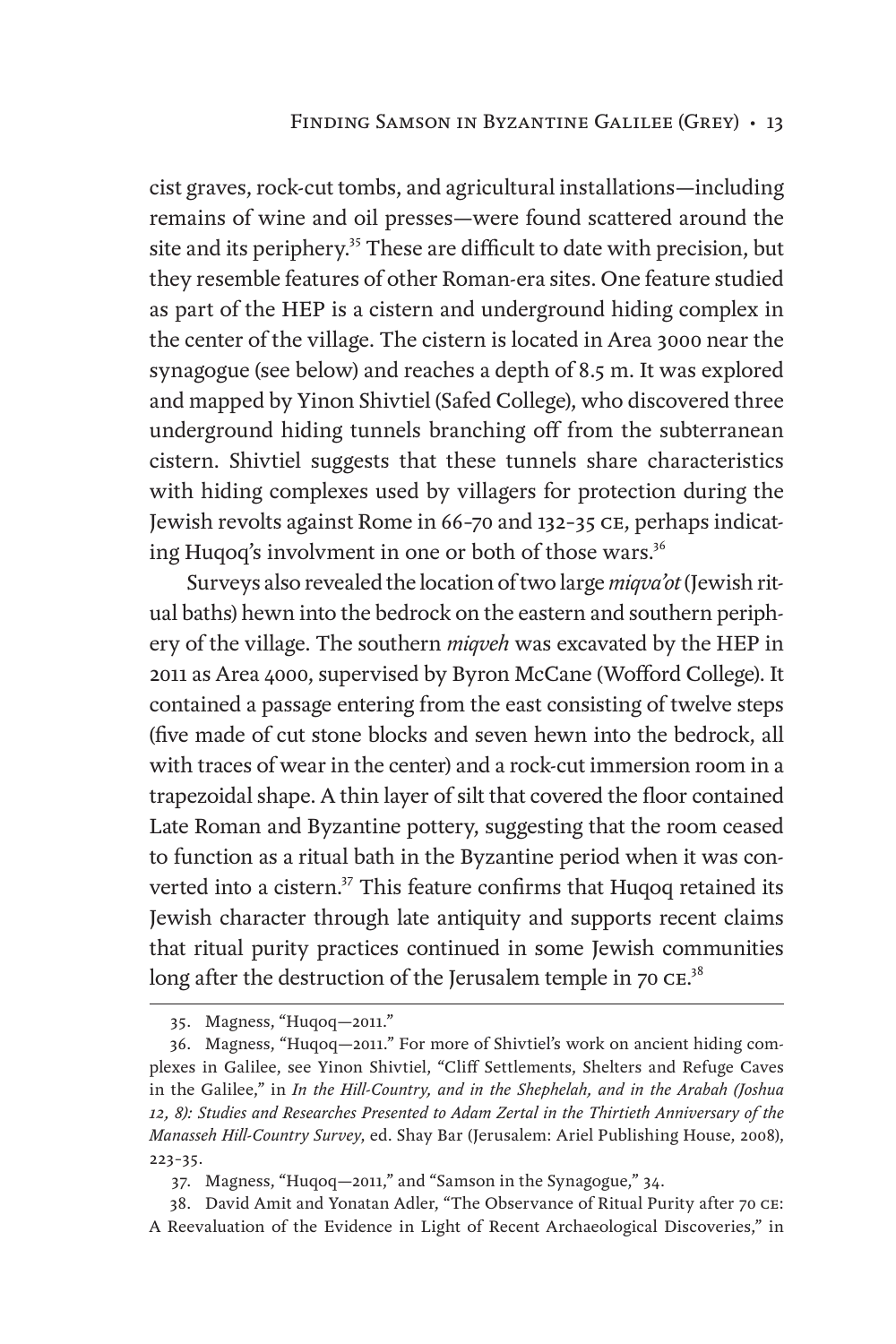#### 14 • STUDIES IN THE BIBLE AND ANTIQUITY 5 (2013)

#### **The Ancient Synagogue**

One of the features that attracted the attention of explorers, surveyors, and archaeologists from the beginning was the clustering of finely carved architectural fragments and columns on a mound of rubble near the center of the site. The high quality of these pieces and the previous report of a lintel decorated with a menorah (now lost) suggested that a monumental synagogue once stood in the village. The location and excavation of this ancient synagogue became one of the primary objectives of the HEP, with hopes that it would shed needed light on current debates over synagogue typology and chronology in the Galilee region. To accomplish these objectives, excavations of the rubble mound (Area 3000) began in 2011 and continued in 2012 under the supervision of Matthew Grey (Brigham Young University).<sup>39</sup>

Because of the clustering of architectural pieces near the center of the site, the mound of rubble was the natural location to begin searching for the synagogue. An initial clearing of weeds along the west side of the mound revealed six large paving stones, two of which were part of a threshold. These limestone blocks were not *in situ*. However, they presumably did not move far from their original position, and they resembled similar features associated with courtyards and entryways of other known ancient synagogues, suggesting that Huqoq's synagogue was located nearby. Unfortunately, these blocks turned out to be surrounded by modern fill with no traces of the ancient building.<sup>40</sup> However, more successful excavations were conducted on the mound itself (closer to the clustered architectural fragments) and to its east near the cistern, which presumably was located in the synagogue's courtyard.

The mound is in a part of the ancient village covered by modern remains, so initial excavations uncovered portions of the pre-

*<sup>&</sup>quot;Follow the Wise": Studies in Jewish History and Culture in Honor of Lee I. Levine*, ed. Zeev Weiss, Oded Irshai, Jodi Magness, and Seth Schwartz (Winona Lake, IN: Eisenbrauns, 2010), 121–43.

<sup>39.</sup> Magness, "Huqoq—2011."

<sup>40.</sup> Magness, "Huqoq—2011," and "Samson in the Synagogue," 34–35.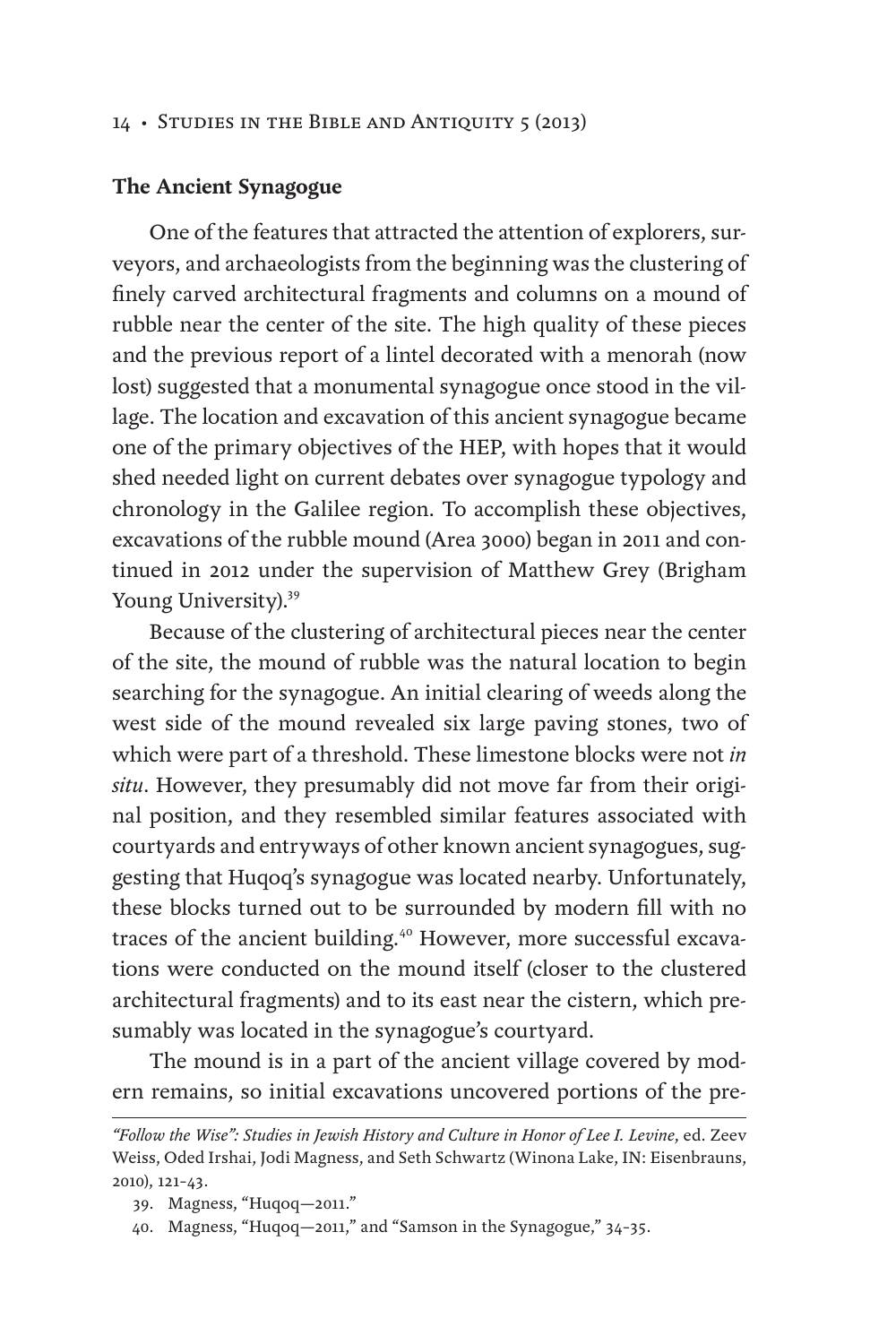1948 village of 'Yaquq.<sup>41</sup> The modern features excavated on the mound included a room that had collapsed and burned (apparently during the village's evacuation in 1948), a courtyard and food production area around the cistern, and numerous small finds from the Ottoman and British Mandate periods, such as keys, bottles, coins, combs, sandals, clay pipes, and a musket barrel with thirtytwo lead balls. In addition to modern remains, the rubble collapse and soil fills of the mound also contained material that pointed to a large and affluent ancient structure in the vicinity; these included pottery, tesserae (small mosaic cubes), clay roof tiles, coins, and a decorated rim of an imported marble basin.<sup>42</sup>

In 2011, while excavating the rubble and fill on the east side of the mound, we uncovered a massive limestone block, which at first appeared to be a paving stone for the synagogue's courtyard. Further excavation, however, revealed that it was a large ashlar block in a wall running north-south. This turned out to be a portion of the east wall of the synagogue. $43$  Excavations continued on both sides of the wall in 2012 in an effort to learn more about the synagogue's dimensions, layout, and construction date. Outside the wall, we reached a thick and compacted layer of limestone building chips—pieces of stone from the wall's construction and dressing in the building's foundation trench. The coins found inside and underneath this layer are still being identified, but pottery associated with the trench suggests a late fourth century *terminus post quem* for the synagogue's construction.<sup>44</sup> This dating will be more precisely refined with further excavation and the identification of the coins.<sup>45</sup>

<sup>41.</sup> The modern village excavations are also in Area 3000, with Brian Coussens (assistant area supervisor) and Tawfiq De'adle (consultant) overseeing its excavation, documentation, and preservation.

<sup>42.</sup> Magness, "Huqoq—2011"; Magness et al., "Huqoq—2012"; Magness, "Samson in the Synagogue," 36.

<sup>43.</sup> Magness, "Huqoq—2011," and "Samson in the Synagogue," 35.

<sup>44.</sup> Magness et al., "Huqoq—2012." Underneath the synagogue's foundation trench is an earlier occupational phase attested by a column base, but excavations have not yet explored this level.

<sup>45.</sup> Magness, "Samson in the Synagogue," 35–36.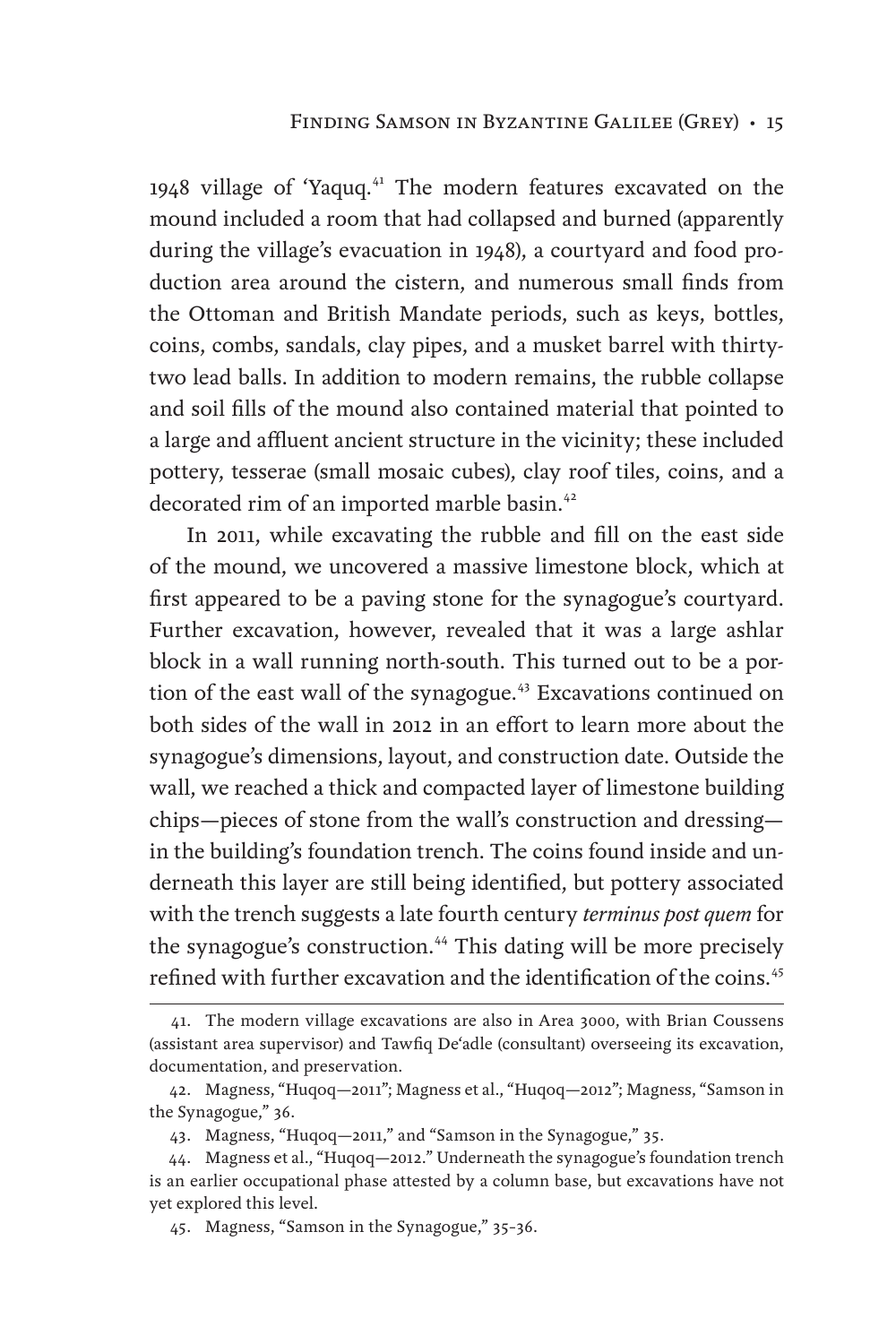Excavations inside the wall showed that the ancient synagogue building was renovated in some way during the Mamluk period, as attested by a cobblestone floor resting on top of a deep fill high above the original synagogue floor level. This fill contained pottery from the Late Roman, Byzantine, early Islamic, and Medieval periods. It also contained large quantities of fine tesserae, including clusters of colored cubes still bound together by chunks of plaster, indicating that at one point a lavish mosaic floor decorated the building's interior. However, the loose tesserae in the fill suggested that the mosaic below had been severely damaged at some point before the construction of the later Mamluk floor. Excavations also uncovered a layer of white plaster on the inside of the synagogue wall, but it bears no traces of decoration.<sup>46</sup>

By the end of the 2012 season, we reached the synagogue floor and uncovered the most exciting discovery of the HEP to date—a surviving portion of a beautiful mosaic containing figural decoration, geometric patterns, and an inscription. $47$  The mosaic is fragmentary in this portion of the building, but the three surviving sections provide valuable insights into the religious activities of the community. The first section to be discovered was a pair of female faces flanking a medallion inscription. The face on the north side of the inscription is well preserved, showing a woman with wavy red hair and a white earring in her left ear. The face on the south side of the inscription is badly damaged, but shows a woman wearing a tiara (containing three green glass stones as its diadem) with her hair tied in a topknot.<sup>48</sup>

Although the identification of these women is uncertain, Karen Britt (the HEP mosaics specialist) has offered two possibilities: (1) the female faces, both with lotus flowers protruding from above

<sup>46.</sup> Magness et al., "Huqoq—2012"; Orna Cohen—the site's conservator—treated the plaster on the wall's interior as well as the mosaic floor.

<sup>47.</sup> Magness, "Samson in the Synagogue," 32, 36, points out that the volunteer who first discovered the mosaic was Bryan Bozung, a Brigham Young University alumnus who is currently a graduate student studying Second Temple Judaism at Yale University.

<sup>48.</sup> Magness et al., "Huqoq—2012," and Magness, "Samson in the Synagogue," 36.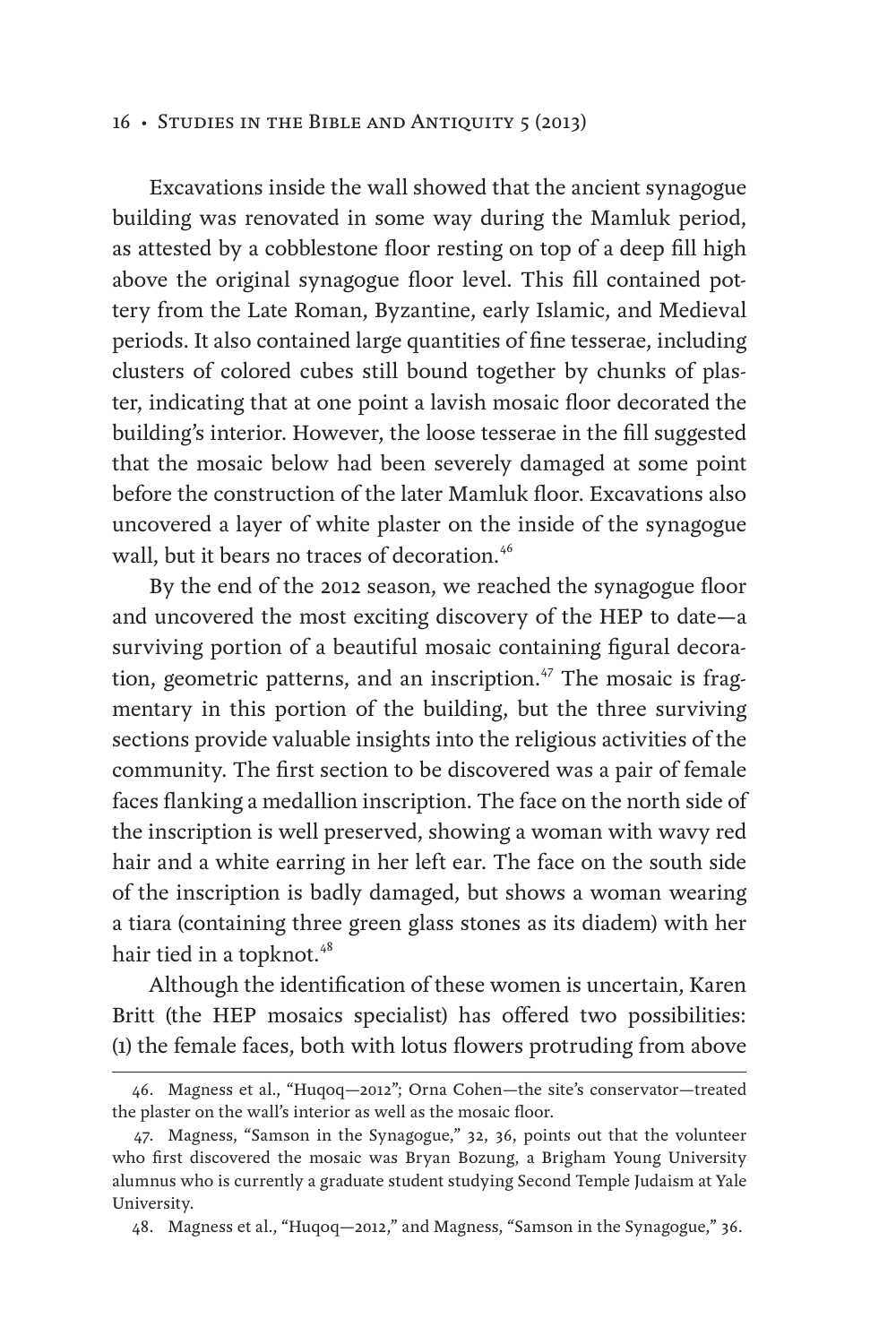them, could represent two of the four seasons, a motif depicted in other synagogue mosaics in the region; or (2) the faces, both encircled by *nimbi* or haloes, could be depictions of wealthy female donors from the synagogue congregation (a phenomenon known from Byzantine churches in the region). If the latter possibility is correct, the Huqoq mosaic would be the first known depiction of female donors to be found in a synagogue setting.<sup>49</sup> This interpretation is strengthened by the orientation of the female faces toward the medallion inscription, which promises blessings to those (such as donors?) who perform good deeds.<sup>50</sup>

The mosaic inscription is in Hebrew or Aramaic and is written with white letters against a black background. It once contained six lines but is now badly damaged, leaving large gaps in the text and requiring extensive reconstruction. David Amit reconstructed the inscription in Hebrew as follows (restored portions are in brackets):<sup>51</sup>

| 1. []And blessed                            | [וברוכי]ן          |
|---------------------------------------------|--------------------|
| 2. [are all of the people of the town?] who | [כל בני העיר?] שהן |
| 3. adhere to all                            | מתח [זקי]ן בכל     |
| 4. commandments. So may be                  | מצות כן יהא        |
| 5. your labor and Ame[n Se]la[h]            | עמלכן ואמ[ן ס]ל[ה] |
| 6. [P]eace                                  | [ש]ל[ום]           |

In addition to promising rewards to those who keep the commandments, a portion of the inscription ("so may be your labor") resembles a midrash on Ecclesiastes 6:7 that contrasts the deeds

<sup>49.</sup> For depictions of female donors in Byzantine church mosaics in Israel and Jordan, see Karen Britt, "Fama et Memoria: Portraits of Female Patrons in Mosaic Pavements of Churches in Byzantine Palestine and Arabia," *Medieval Feminist Forum* 44/2 (2008): 119–43.

<sup>50.</sup> Magness, "Samson in the Synagogue," 38; Karen Britt, "The Huqoq Synagogue Mosaics," at www.biblicalarchaeology.org/huqoqmosaics (accessed 24 June 2013).

<sup>51.</sup> Magness, "Samson in the Synagogue," 38. For detailed analysis and interpretation of this inscription, see David Amit, "Mosaic Inscription from a Synagogue Mosaic at Horvat Huqoq," at www.biblicalarchaeology.org/huqoqmosaics (accessed 24 June 2013).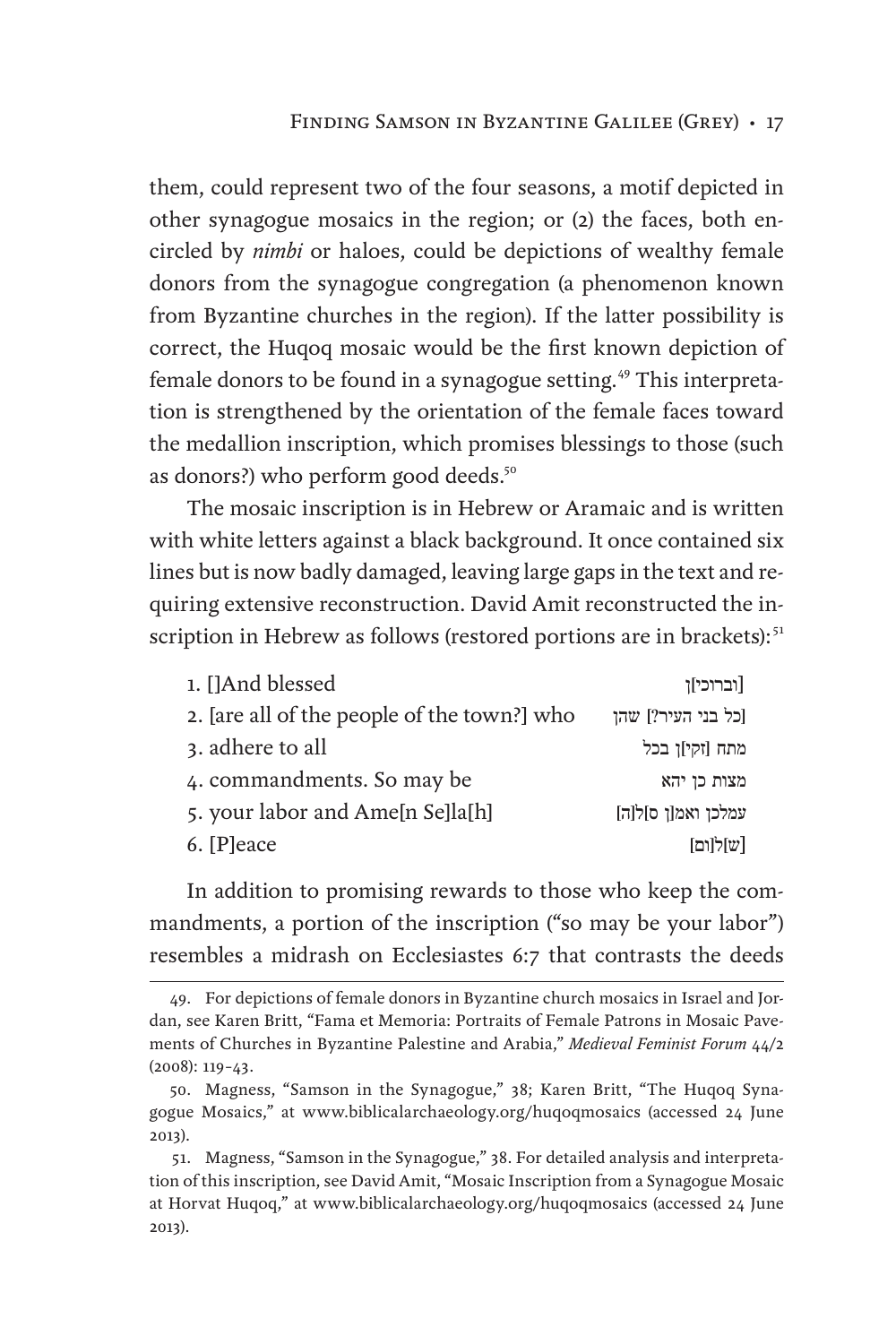#### 18 • STUDIES IN THE BIBLE AND ANTIQUITY 5 (2013)

performed by humans with the gifts bestowed by God.<sup>52</sup> If a relationship does exist between this image and text, it might be significant that the midrash tells an illustrative parable of a villager marrying a woman of royal lineage,<sup>53</sup> a scene possibly recalled by the depictions of elite women flanking the inscription.

A second section of the mosaic survives along the wall and likely wraps around the outer edge of the entire synagogue floor. It contains a large white band closest to the wall, with black borders and a colorful three-stand guilloche (braid) pattern. The mosaic is damaged beyond the borders of the guilloche, but remnants of black frames and hints of animal features suggest that figural scenes once existed closer to the hall's interior. One of these scenes contained a feline (indicated by the tip of its ear) and another possibly contained a donkey (indicated by its mane and tail).<sup>54</sup>

Before the end of the 2012 season, a third section of the mosaic was uncovered in close proximity to the others. It depicts the torso of a large male figure dressed in Late Roman military garb, including a white tunic and red cloak. The tunic was adorned with an *orbiculum* (roundel)—an apotropaic symbol worn by soldiers in the Late Roman army to ward off evil—and cinched by a thick decorated belt. Unfortunately, the head of this figure did not survive, and there is no identifying inscription. However, near the soldier's feet there is a depiction of two pairs of foxes tied together by their

53. "R. Hanina b. Isaac said: All that a man toils for precepts and good deeds is FOR HIS MOUTH . . . [but] the soul is aware that whatever it toils for is for itself and therefore never has enough of Torah and good deeds. To what may the matter be likened? To a villager who married a woman of royal lineage. Though he bring her everything in the world, it is not esteemed by her at all. Why? Because she is a king's daughter [and is used to comforts]. So it is with the soul; though you bring it all the luxuries in the world, they are nothing to it. Why? Because it is of heavenly origin" (*Ecclesiastes Rabbah* 6:7).

54. Magness et al., "Huqoq—2012," and Magness, "Samson in the Synagogue," 38.

<sup>52.</sup> This observation is made by Amit, "Mosaic Inscription." The possible parallel passage in *Ecclesiastes Rabbah* 6:7 reads, "R. Samuel said: However man toils and accumulates [merit for the performance of] the precepts and good deeds in this world, it is insufficient [to requite the boon granted him by God of] the breath which comes from his mouth." This translation is from Abraham Cohen, *Midrash Rabbah: Ecclesiastes* (London: Soncino, 1983), 161.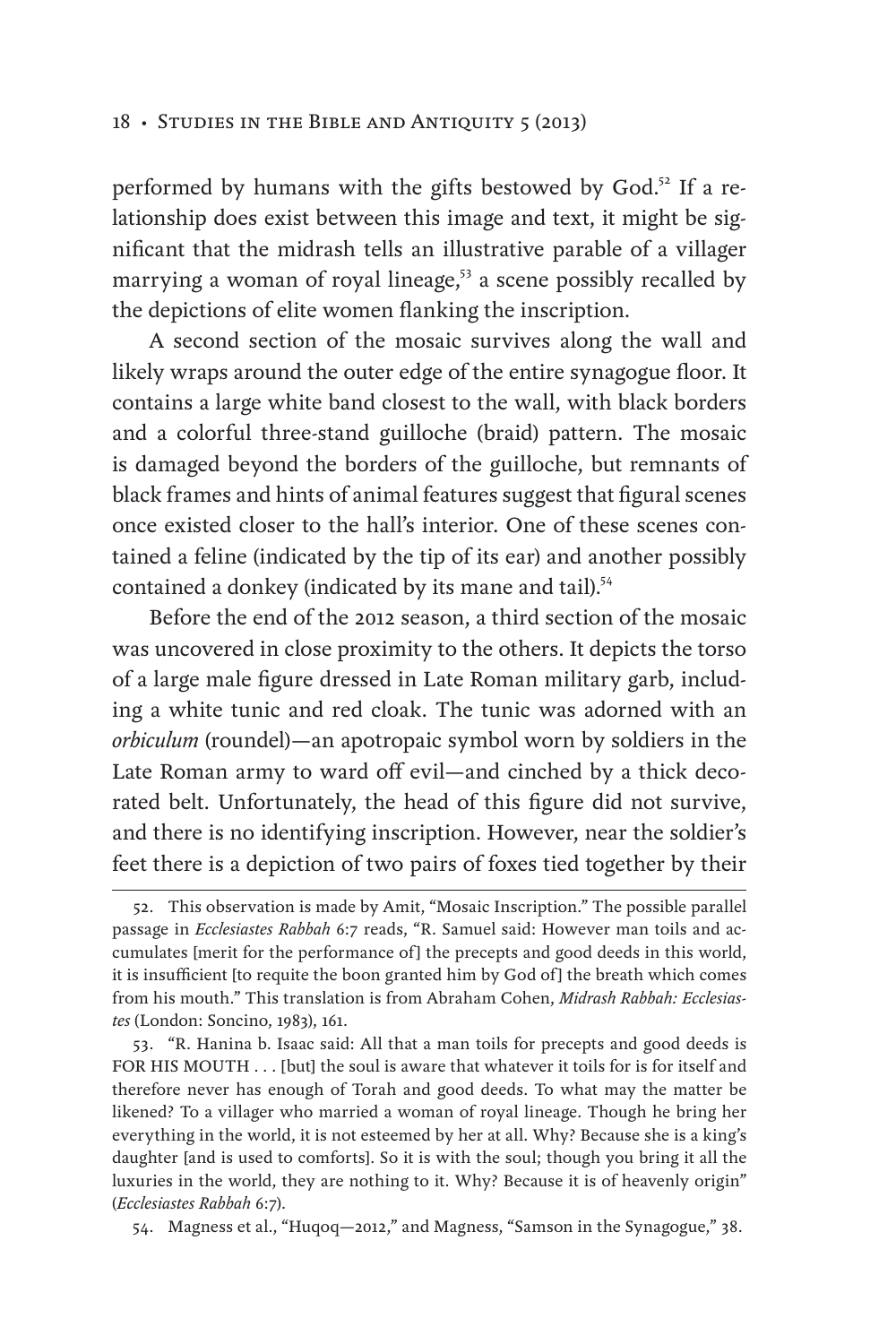tails to lighted torches. This identifies the scene as a depiction of Samson exacting retribution against the Philistines by tying three hundred foxes in pairs to torches and releasing them into nearby agricultural fields, a story told in Judges 15:1-5.<sup>55</sup>

The significance of this find is still being researched, but it is clearly a rare and important contribution to the study of ancient synagogue art and liturgy. Because of prohibitions of figural decoration in rabbinic literature during this period, the presence of such motifs in synagogue art has long been a surprising phenomenon. Scholars traditionally thought that ancient Judaism was aniconic on the assumption that most Jews followed the rulings of the rabbis as found in Talmudic texts. However, synagogue excavations from recent decades have shown that many Jewish communities in late antiquity either ignored or violated rabbinic rulings and used human, animal, and cosmic art in their synagogue worship.<sup>56</sup> These mosaics reveal strands of Jewish thought and practice that seem to have existed outside (or at least on the margins) of rabbinic Judaism, showing that this was a time before the legal rulings of the rabbis were normative. Therefore, the Huqoq mosaic appears to reflect a popular (nonrabbinic) expression of religiosity, adds to a growing corpus of figural images depicted in ancient synagogues, and further attests to the diversity of Jewish thought in this period. It is particularly interesting because of the rarity of Samson imagery in ancient Jewish art.

## **Samson in Byzantine Galilee—A Messianic Prototype?**

As exciting as it is to have found such a rare Samson image at Huqoq, this mosaic is not the first depiction of the biblical judge found in a synagogue; it is the second. The first was found a few years earlier in a synagogue at Wadi Hamam, a contemporary Jewish village

<sup>55.</sup> Magness et al., "Huqoq—2012," and Magness, "Samson in the Synagogue," 38–39.

<sup>56.</sup> For an overview of scholarship on early Jewish synagogue art, see Lee I. Levine, *The Ancient Synagogue: The First Thousand Years*, 2nd ed. (New Haven: Yale University Press, 2005), 593–612.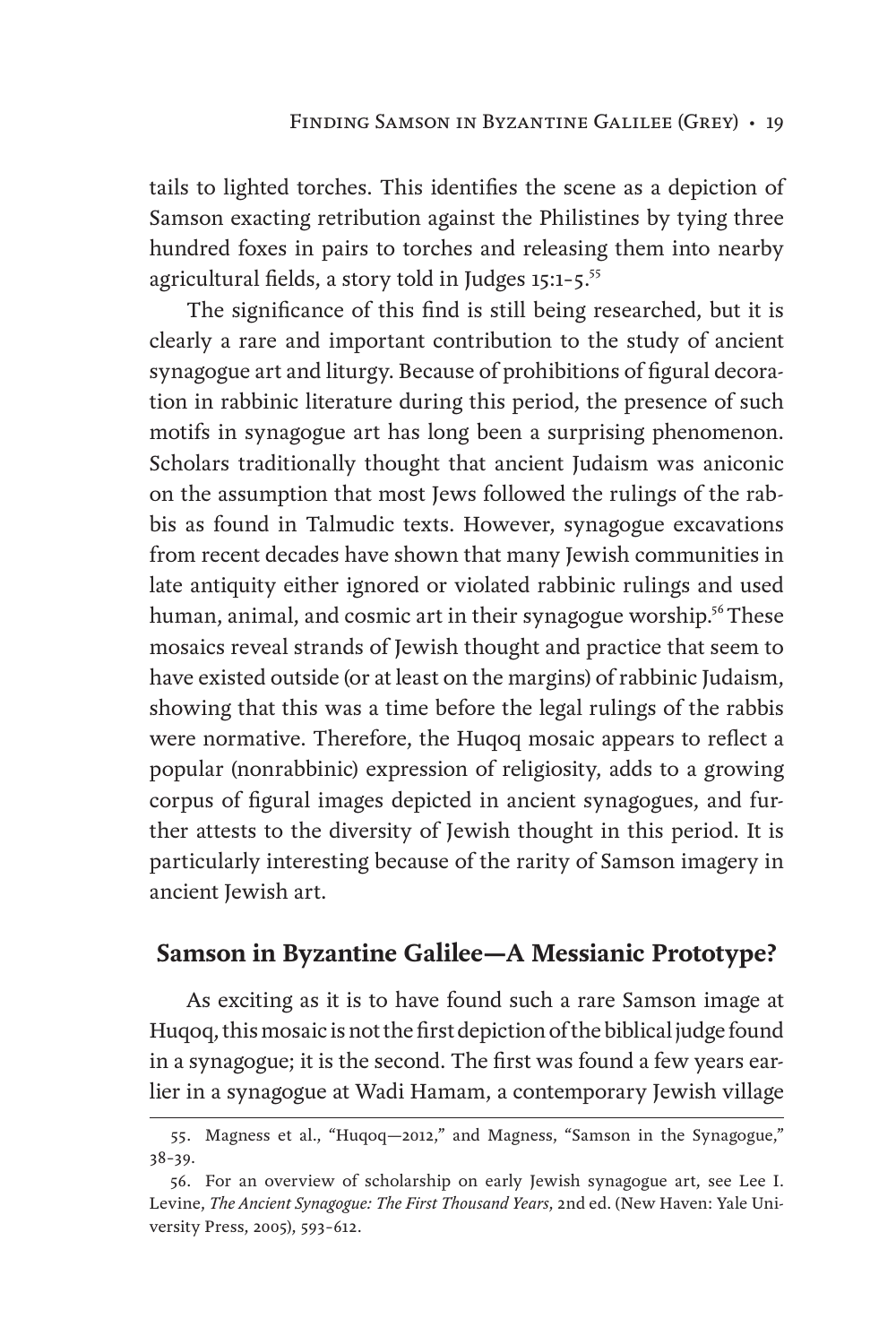only 5 km south of Huqoq. There, alongside other images of Israel's biblical triumphs—including the drowning of Pharaoh's army in the Red Sea and the building of the Jerusalem temple—the mosaic floor depicts Samson dressed in military garb, killing Philistines with the jawbone of an ass (Judges 15:14-17).<sup>57</sup> This scene, along with the illustration of the foxes at Huqoq, recalls the biblical stories of Samson wreaking havoc among Israel's ancient Philistine enemies. Together, the mosaics at Huqoq and Wadi Hamam are the only known images of Samson to appear in synagogues (or any other Jewish context) in Israel.<sup>58</sup> The discovery of these two rare images—both in synagogues dating to the Late Roman/Byzantine periods and located in close proximity by the northwest shore of the Sea of Galilee—raises an important question: Why would Jewish villages in late antique Galilee have had such an interest in the story of Samson?<sup>59</sup>

The answer is not immediately obvious. Samson had no historical ties to the region; his biblical exploits among the Philistines occurred far to the south, and he belonged to the Israelite tribe of Dan, which settled to the north.<sup>60</sup> Furthermore, rabbinic literature

<sup>57.</sup> Uzi Leibner and Shulamit Miller, "A Figural Mosaic in the Synagogue at Khirbet Wadi Hamam," *Journal of Roman Archaeology* 23/1 (2010): 238–64.

<sup>58.</sup> There is a Byzantine period structure in Mopsuestia (Misis) that had a mosaic floor depicting an entire cycle of Samson scenes from Judges 14–16 in its northern side aisle, including Samson and the foxes (scene III), Samson killing Philistines (scene IV), and accompanying verses from the Septuagint. However, it is unclear if this building was a synagogue or a church. For arguments in favor of the latter, see Ludwig Budde, *Antike Mosaiken in Kilikien, I* (Recklinghausen: Bongers, 1969); and Ernst Kitzinger, "Observations on the Samson Floor at Mopsuestia," *Dumbarton Oaks Papers* 27 (1973): 133–44. Arguments for the building being a synagogue can be found in Michael Avi-Yonah, "The Mosaics of Mopsuestia—Church or Synagogue?" in *Ancient Synagogues Revealed*, ed. Lee I. Levine (Jerusalem: Israel Exploration Society, 1981), 186–90.

<sup>59.</sup> The following discussion summarizes a more detailed study that will be published in Matthew J. Grey, "'The Redeemer to Arise from the House of Dan': Samson, Apocalypticism, and Messianic Hopes in Late Antique Galilee," *Journal for the Study of Judaism* (forthcoming).

<sup>60.</sup> Elchanan Reiner and David Amit, "Samson Follows the Sun to Galilee," *Ha'aretz*, 6 October 2012, claim that local Galilean tradition viewed Samson's exploits as occurring in this region, but the evidence they have published so far is thin and unconvincing. Perhaps their future publications will more clearly articulate and strengthen this suggestion.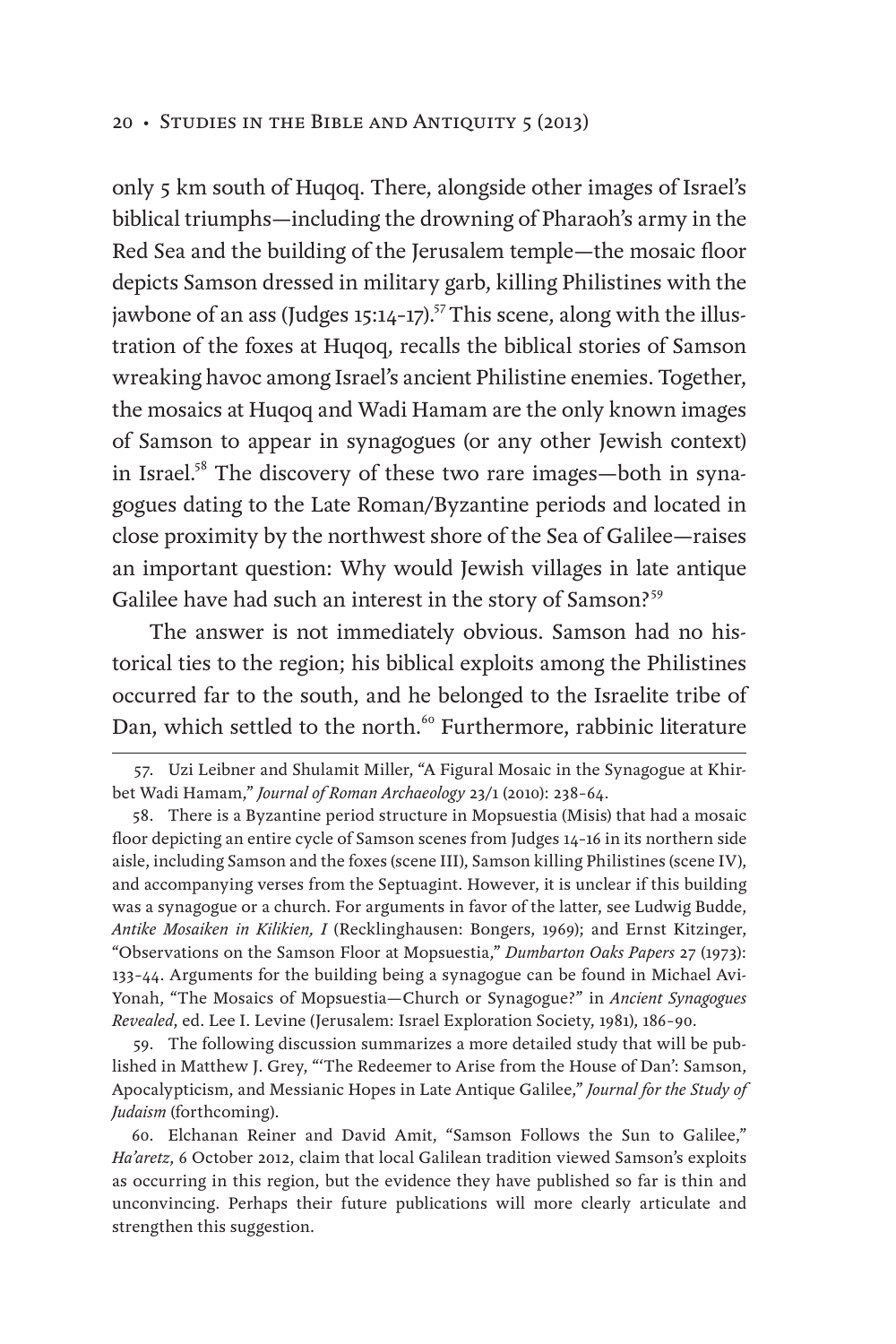from this period consistently reflects a negative view of Samson by emphasizing his moral failings, using his sexual transgressions as a warning against marrying Gentiles, and claiming that he was punished by God for his sins.<sup>61</sup> Because of their critical attitude toward Samson, rabbinic texts do not explain his appearance in synagogue mosaics or how he was publicly celebrated in Galilee. Nevertheless, something about the stories of Samson's victories over the Philistines resonated with some Jewish communities in eastern Lower Galilee, thus begging the question of Samson's significance in the region.

Ongoing research into this question suggests that the Samson mosaics at Huqoq and Wadi Hamam may have been intended to serve as apocalyptic or messianic images—biblical stories used by these communities to foster hope in Israel's eschatological redemption. Traditionally, scholars assumed that apocalypticism and messianism—worldviews that flourished in the late Second Temple period (ca. 200 BCE to 70  $CE$ )<sup>62</sup> – ended with the failure of the Jewish revolts against Rome in the late first and early second centuries. However, recent studies have shown that this was not the case.<sup>63</sup> While some Jews (including rabbinic circles) did ignore, downplay, or discourage apocalyptic and messianic thought in the destructive wake of the revolts,<sup>64</sup> others continued to foster these

62. For an overview of early Jewish apocalypticism, see John J. Collins, *The Apocalyptic Imagination: An Introduction to Jewish Apocalyptic Literature*, 2nd ed. (Grand Rapids, MI: Eerdmans, 1998).

63. John C. Reeves, *Trajectories in Near Eastern Apocalyptic: A Postrabbinic Jewish Apocalypse Reader* (Atlanta: Society of Biblical Literature, 2005), 1.

<sup>61.</sup> For example, *m. Sotah* 1:8 and *t. Sotah* 1:8 provide examples of how Samson was divinely punished for his attraction to foreign women, including the claim that Samson lost his sight because he followed the lust of his eyes by marrying a Philistine (cf. *Genesis Rabbah* 67:13, 85:6; *Numbers Rabbah* 9:24); *b. Sotah* 10b similarly describes Samson as a cripple who was cursed by God for his transgressions (cf. *b. Sanhedrin* 105a). For more on the negative assessment of Samson in rabbinic literature, see Shimon Fogel, "'Samson's Shoulders Were Sixty Cubits': Three Issues about Samson's Image in the Eyes of the Rabbis" (MA thesis, Ben-Gurion University, 2009) [Hebrew] and Richard G. Marks, "Dangerous Hero: Rabbinic Attitudes toward Legendary Warriors," *Hebrew Union College Annual* 54 (1983): 181–94.

<sup>64.</sup> Rabbinic statements that discourage apocalyptic and messianic speculation include *t. Abodah Zarah* 1:19; *y. Berakhot* 1:1, 2c; *b. Sanhedrin* 97b; *Ecclesiastes Rabbah* 11:5–29. For discussion of early rabbinic resistance to apocalypticism and messianism,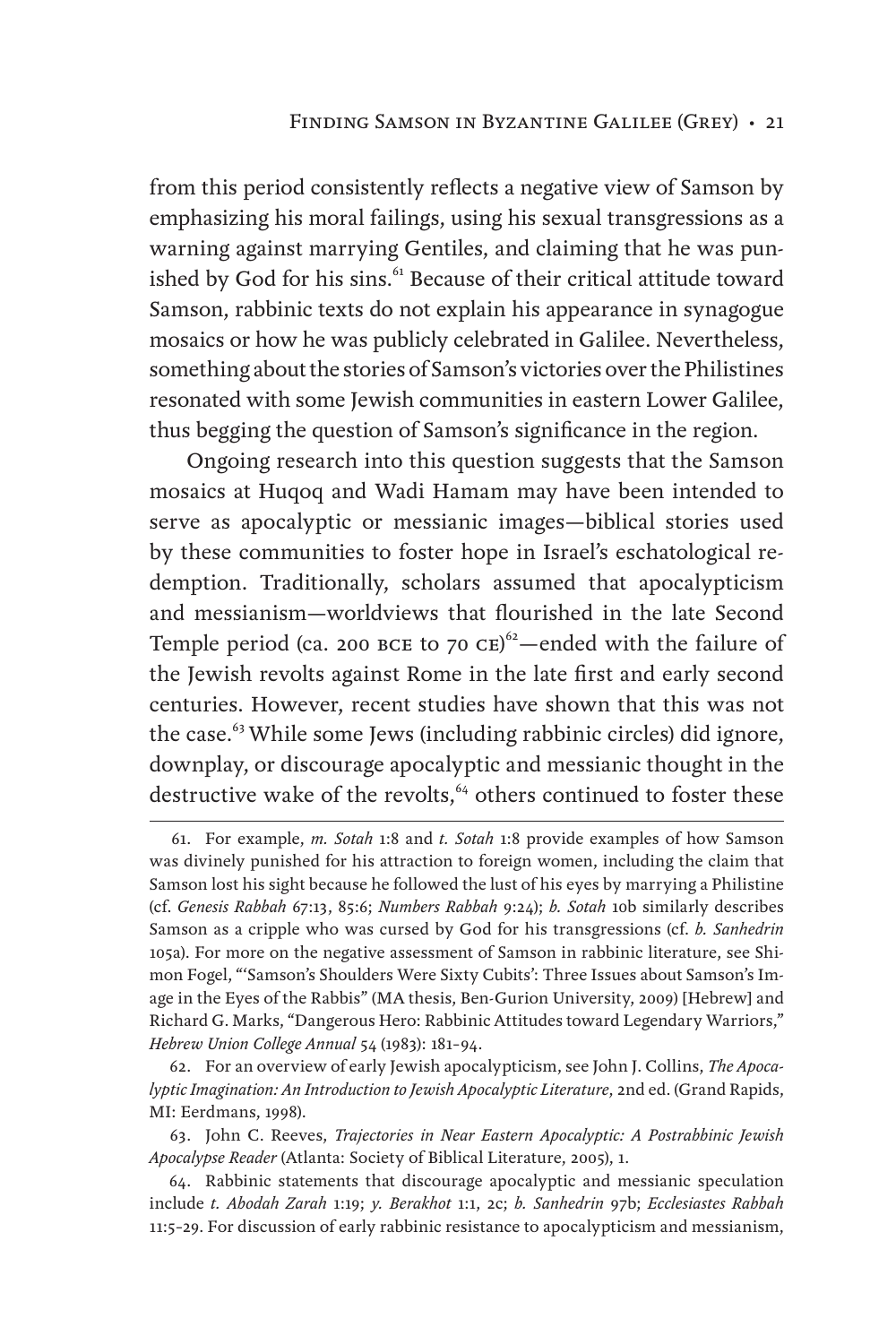hopes throughout the Late Roman, Byzantine, and early Islamic periods. As in the Second Temple period, a series of historical events from the third to seventh centuries—including the rise of Imperial Christianity, the fall of the Jewish Patriarchate, the Byzantine-Persian wars, and the Muslim conquest of Palestine—kept strands of apocalyptic thought alive and continually prompted Jewish communities to reimagine the eschatological scenario that would bring messianic redemption to Israel.<sup>65</sup>

As it turns out, much of this apocalyptic fervor flourished in eastern Lower Galilee, the region in which the villages of Huqoq and Wadi Hamam are located. There, some Jews imagined apocalyptic scenarios in which key messianic events would occur in the vicinity of Tiberias and Mount Arbel, about 12 km south of Huqoq.<sup>66</sup> These included local traditions that messianic instruments and figures (including Elijah's "staff of salvation" and the Josephite messiah) would emerge from Tiberias to begin the eschatological drama, that Armilos (the Jewish antichrist figure) would wage the battle of Gog and Magog in the Arbel Valley, and that the Davidic messiah would descend upon Mount Arbel to deliver Israel from its enemies, restore Jewish sovereignty, and rebuild the Jerusalem tem-

65. For more on Jewish apocalypticism in late antiquity, see Reeves, *Trajectories in Near Eastern Apocalyptic*; Avraham Grossman, "Jerusalem in Jewish Apocalyptic Literature," in *The History of Jerusalem: The Early Muslim Period, 638–1099*, ed. Joshua Prawer and Haggai Ben-Shammai (New York: New York University Press, 1996), 295– 310; Irshai, "Dating the Eschaton," 135, 139–53; Oded Irshai, "The Earthquake in the Valley of Arbel: A Galilean Apocalyptic Tradition, Its Historical Context and Liturgical Commemorative Setting," *Jerusalem Studies in Hebrew Literature and Folklore* 25 (2012): 1–26 [Hebrew].

66. See Robert L. Wilken, *The Land Called Holy: Palestine in Christian History and Thought* (New Haven: Yale University Press, 1992), 207–8; Reeves, *Trajectories in Near Eastern Apocalyptic*, 29–39.

see Michael Avi-Yonah, *The Jews of Palestine: A Political History from the Bar Kokhba War to the Arab Conquest* (New York: Schocken Books, 1976), 69–71; Joseph Dan, "Armilus: The Jewish Antichrist and the Origins and Dating of the Sefer Zerubbavel," in *Toward the Millennium: Messianic Expectations from the Bible to Waco*, ed. Peter Schafer and Mark Cohen (Leiden: Brill, 1998), 73–104, esp. 75; Moshe Idel, *Messianic Mystics* (New Haven: Yale University Press, 1998), 42–45; Oded Irshai, "Dating the Eschaton: Jewish and Christian Apocalyptic Calculations in Late Antiquity," in *Apocalyptic Time*, ed. Albert I. Baumgarten (Leiden: Brill, 2000), 113–53 (esp. 124, 129, 136).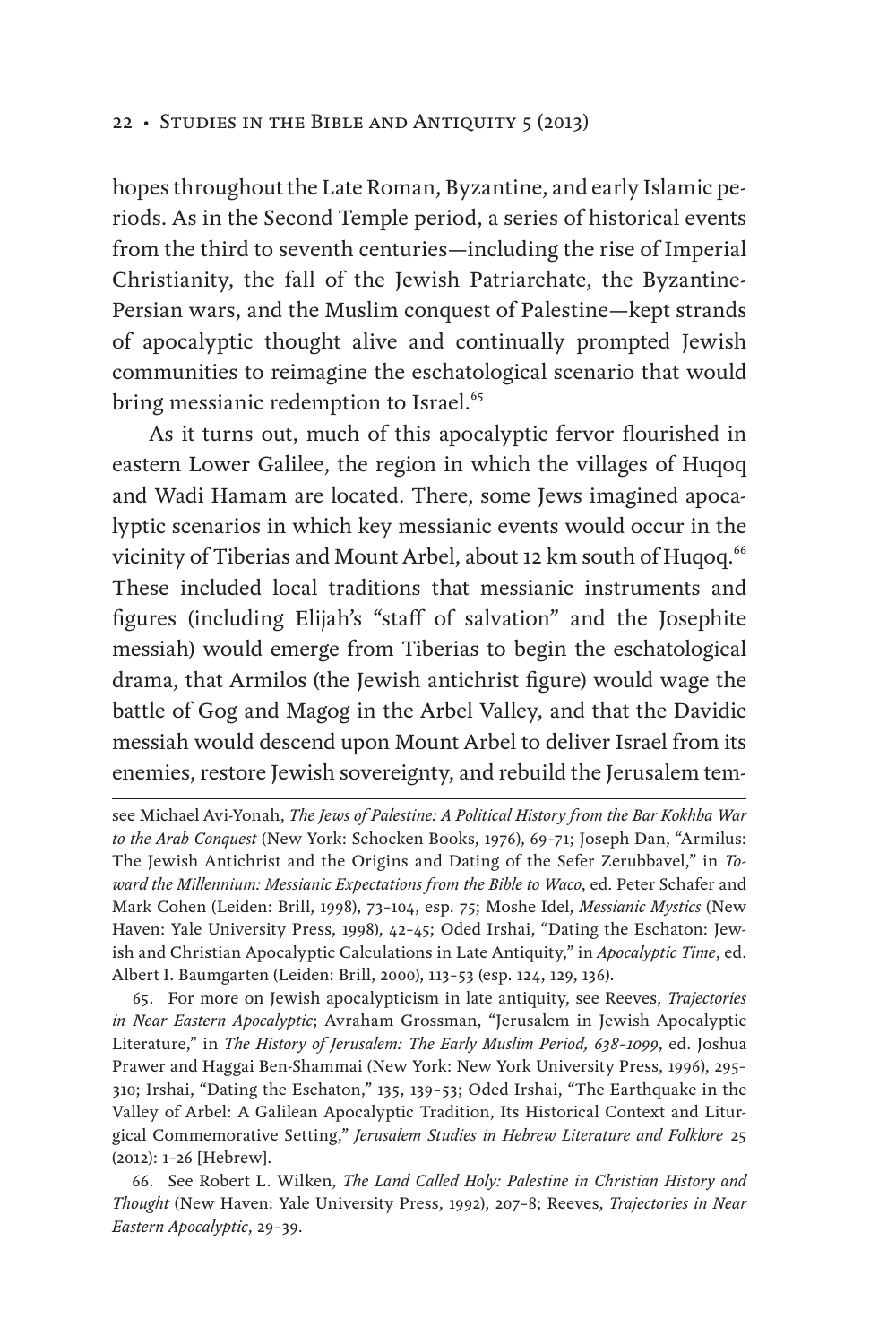ple.<sup>67</sup> This regional apocalypticism made Tiberias and its environs the center of nationalistic and messianic movements that sought to overthrow the Byzantine Christian Empire and to reenthrone the Jewish priesthood.<sup>68</sup>

In this regional atmosphere of nationalism, localized apocalyptic hopes, and messianic speculation, depictions of Samson wreaking havoc among the Philistines easily could have had contemporary social, political, and religious significance; a biblical warrior who was born "to deliver Israel" (Judges 13:5) and who fought against an occupying force may have resonated with Galilean Jews who saw themselves as being under foreign occupation and who anxiously awaited their own deliverance. Such an interpretation of the Samson mosaics at Huqoq and Wadi Hamam—both within view of Tiberias and Mount Arbel—is supported by the fact that liturgical texts used in synagogues during this period refer to Samson in light of apocalyptic expectations and point to him as a biblical prototype of the eschatological messiah.

Synagogue art and liturgy in this period often facilitated popular messianic hopes by using biblical stories of Israel's past triumphs to encourage faith in God's future redemption of the community. These sometimes included depictions of David's victories

<sup>67.</sup> These traditions are reflected in the *Sefer Zerubbabel*, an apocalyptic text containing material from the third through seventh centuries ce. For its full text and translation, see Martha Himmelfarb, "Sefer Zerubbabel," in *Rabbinic Fantasies: Imaginative Narratives from Classical Hebrew Literature,* ed. David Stern and Mark Jay Mirsky (Philadelphia: Jewish Publication Society, 1990), 67–90; and Reeves, *Trajectories in Near Eastern Apocalyptic*, 51–66. For historical commentary, see Dan, "Armilus," 73–104.

<sup>68.</sup> Events reflecting the activities of these movements include the involvement of Tiberian priests in Julian's project to rebuild the Jerusalem temple in 363, an attempt led by priests from Galilee to restore Jewish Jerusalem under the Empress Eudocia in the mid-fifth century, and an attempt by Tiberian priests in the early sixth century to establish an independent state in Yemen. Sources from this period also indicate that these nationalist priestly circles from Tiberias included apocalyptic visionaries who speculated on the timing of the messiah's arrival; see Oded Irshai, "Confronting a Christian Empire: Jewish Culture in the World of Byzantium," in *Cultures of the Jews: A New History*, ed. David Biale (New York: Schocken, 2002), 180–220 (esp. 193, 207–9); and Matthew J. Grey, *Jewish Priests and the Social History of Post-70 Palestine* (PhD diss., University of North Carolina at Chapel Hill, 2011), 291–98.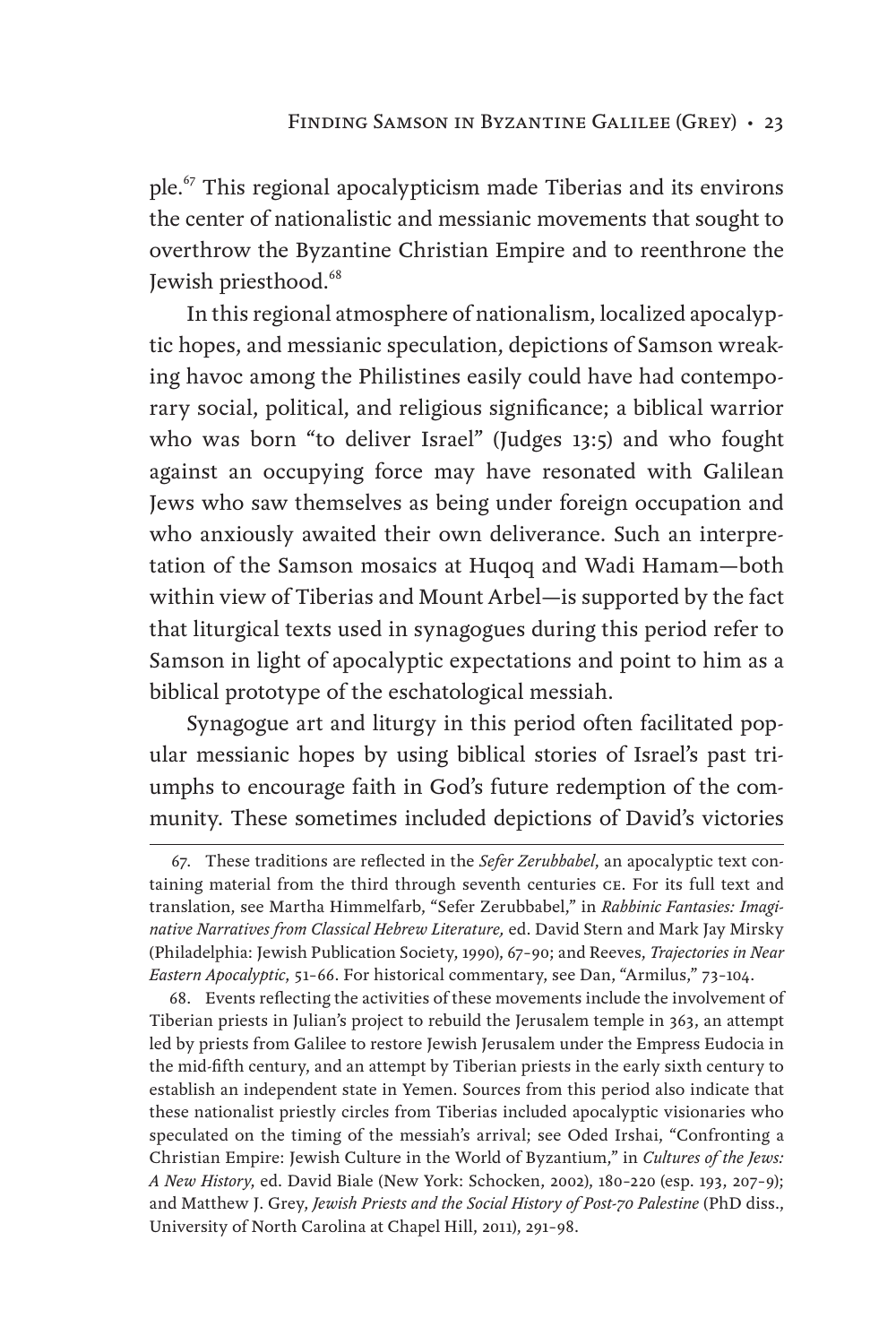or Ezekiel's vision of communal restoration on synagogue walls and floors,<sup>69</sup> as well as prayers and poetry recited in synagogue worship services that expressed hope for future messianic redemption by recalling past episodes of God's deliverance.<sup>70</sup> A survey of liturgical texts used in Galilee during this period indicates that some congregations drew upon the story of Samson to foster such hopes in their worship, thus helping to elucidate his appearance in synagogue mosaics in the region.

For example, Samson's triumphs are evoked in the so-called *Hellenistic Synagogal Prayers*, a collection of third-century Jewish prayers from Palestine that were preserved in the Christian *Apostolic Constitutions* (compiled in fourth-century Syria).<sup>71</sup> Prayer 6 of-

69. For these and other similar images on the wall frescoes at Dura Europos, see Carl H. Kraeling, *The Excavations at Dura Europos, VIII Part I: The Synagogue* (New York: KTAV, 1979), 66–239; Erwin R. Goodenough, *Jewish Symbols in the Greco-Roman World* (New York: Pantheon Books, 1953–68), 9:129, 10:74–97; and Kära L. Schenk, "Temple, Community, and Sacred Narrative in the Dura-Europos Synagogue," *Association for Jewish Studies Review* 34/2 (2010): 195–229. For "messianic" images of David in synagogue mosaics at Gaza and Meroth, see Alexei M. Sivertsev, *Judaism and Imperial Ideology in Late Antiquity* (Cambridge: Cambridge University Press, 2011), 172–212; Mosche Barasch, "The David Mosaic of Gaza," in *Assaph: Studies in Art History* (Tel Aviv: Tel Aviv University, 1980), 1:1–42; and Zvi Ilan and Emmanuel Damati, *Meroth: The Ancient Jewish Village* (Tel Aviv: Society for the Protection of Nature in Israel, 1987), 53–56 [Hebrew].

70. Many of the hopes fostered by apocalyptic circles found popular expression in the blessings of the *'Amidah*, the central prayer in late antique synagogue worship. These include petitions for the (re)appearance of a Davidic monarch, the restoration of Jewish Jerusalem, and the rebuilding of the Jerusalem temple; see Joseph Heinemann, *Prayer in the Talmud* (Berlin: de Gruyter, 1977), 222–24; and Wilken, *Land Called Holy*, 137–38. By the fifth century, the blessings of the *'Amidah* were supplemented or replaced by liturgical poetry (*piyyutim*) that often reflected popular messianic folklore and Galilean apocalyptic traditions; see Joseph Yahalom, "The Temple and the City in Liturgical Hebrew Poetry," in Prawer and Ben-Shammai, *History of Jerusalem*, 270–94 (esp. 275–76), and Joseph Yahalom, *Poetry and Society in Jewish Galilee of Late Antiquity* (Tel Aviv: Hikibbutz Hameuchad, 1999) [Hebrew].

71. The Greek text of the prayers can be found in Marcel Metzger, *Les constitutions apostoliques, Tome III (Livres VII et VIII)*, Sources Chrétiennes 336 (Paris: Editions du Cerf, 1987), 86–88. For the standard English translation, see D. A. Fiensy and D. R. Darnell, "Hellenistic Synagogal Prayers," in *The Old Testament Pseudepigrapha*, ed. James H. Charlesworth (New York: Doubleday, 1985), 2:671–97. Historical and textual analysis of these prayers can be found in David A. Fiensy, *Prayers Alleged to Be Jewish: An Examination of the Constitutiones Apostolorum* (Chico, CA: Scholars Press, 1985).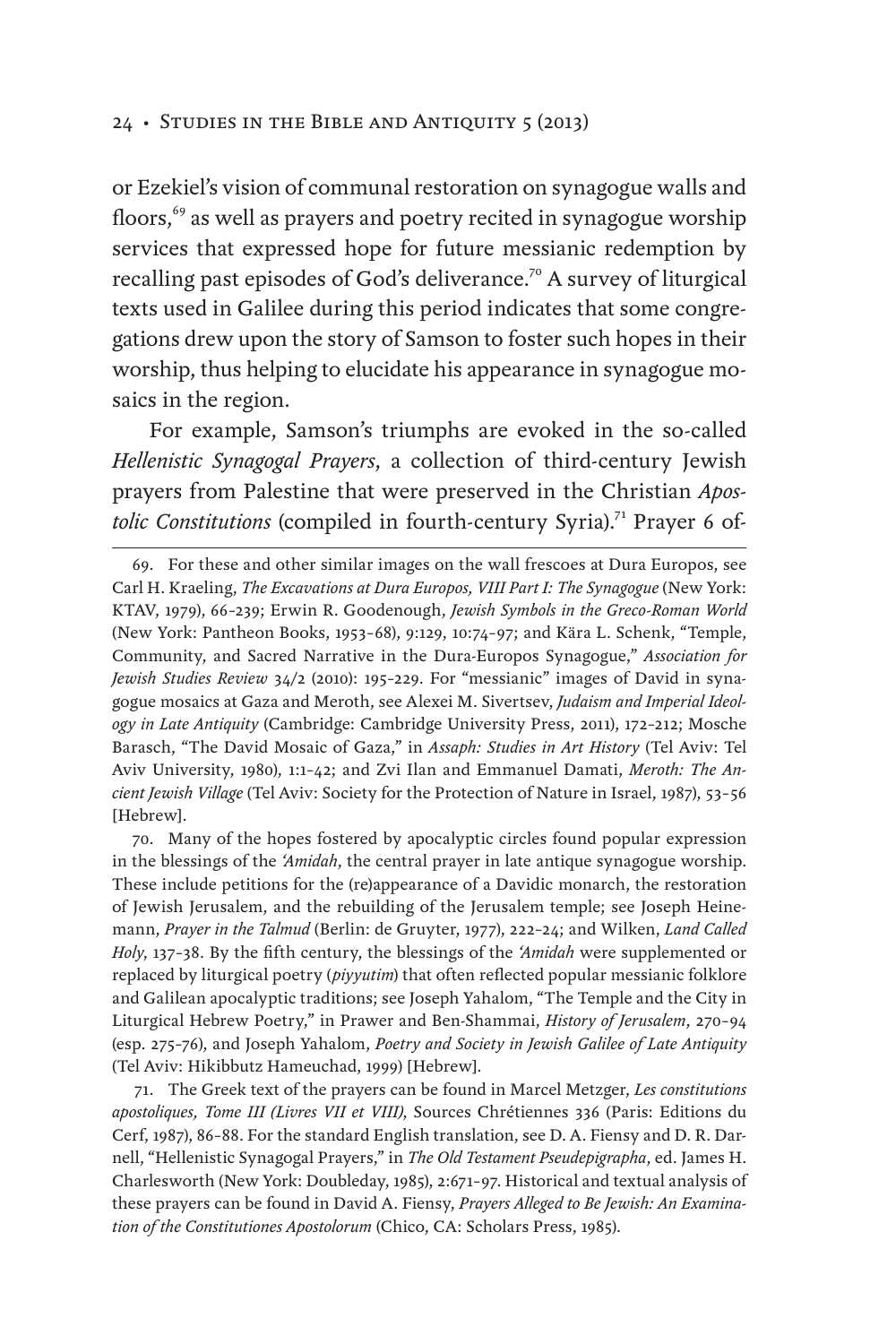fers petitions for God to restore the Davidic monarchy, Zion, and the temple, and to hear the prayers of the congregation. To encourage hope in the fulfillment of these petitions, the prayer lists many of Israel's biblical heroes (including Moses, David, and Elijah) who were filled with God's power and who stand as evidence that God can perform similar miracles in the future. Along with these legendary figures, the prayer mentions "Sampson, in his thirst before his error," as an example of God's ability to assist Israel in the past and to fulfill eschatological hopes.<sup>72</sup> Similarly, Prayer 7 lists "the days of the Judges" (implicitly including Samson) as an example of God's mercy, compassion, and deliverance "generation after generation."<sup>73</sup>

Samson is not the central figure in these prayers, just as he is not the central figure on the mosaic floors at Huqoq and Wadi Hamam. Rather, he is one of many biblical heroes whose valiant acts epitomize God's intervention on behalf of Israel. Yet, by recalling his divine strength and his success in fighting against the Philistines, the prayers use Samson and "the (other) Judges" as evidence that God can hearken to the requests for national redemption offered by the congregation. These prayers show that some congregations liturgically celebrated the feats Samson accomplished "before his error" (his relationship with Delilah) as an example of God's power to assist the community. The probable origin of these texts in Palestine during the Late Roman period suggests that the synagogue congregations at Huqoq and Wadi Hamam may have uttered such prayers—illustrated by their mosaic floors—as a part of their worship services.<sup>74</sup>

Other liturgical texts go beyond this general use of the Samson story and point to Samson as a biblical type of the coming messiah. This theme is most prominent in the Palestinian targums—Aramaic translations of the Hebrew Bible used in synagogue liturgy in late

<sup>72.</sup> Fiensy and Darnell, "Hellenistic Synagogal Prayers," 684–85; *Hellenistic Synagogal Prayer* 6.1–2, 7 (*Apostolic Constitutions* 7.37.1–5).

<sup>73.</sup> Fiensy and Darnell, "Hellenistic Synagogal Prayers," 685–86; *Hellenistic Synagogal Prayer* 7.2–5 (*Apostolic Constitutions* 7.38.1–8).

<sup>74.</sup> For the dating and provenance of these prayers, see Fiensy, *Prayers Alleged to Be Jewish*, 209–42.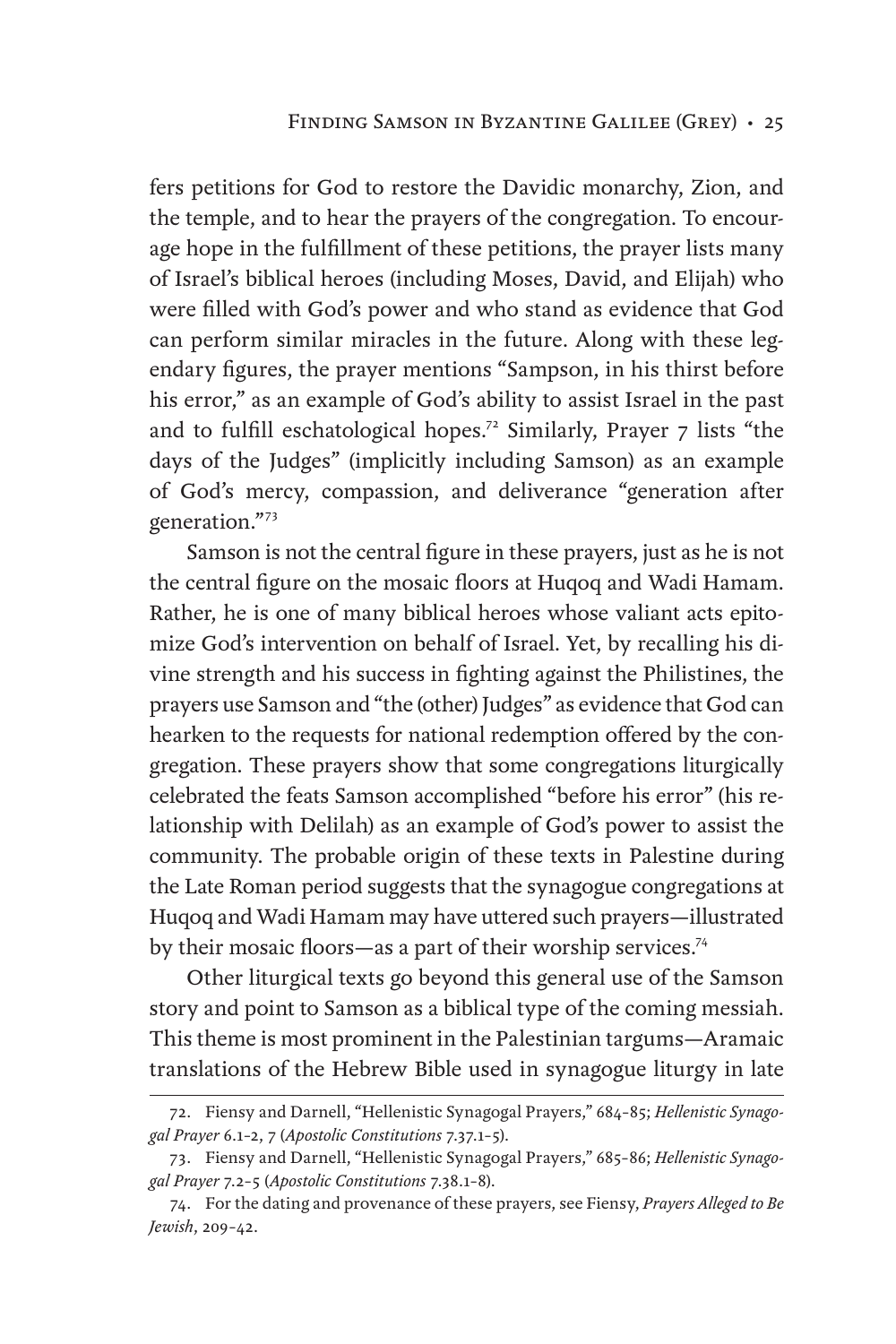antique Galilee<sup>75</sup>—which present Samson as a divinely empowered deliverer of the past who prefigures the future Davidic messiah. The association between Samson and the messiah is introduced in the targumic expansions of Genesis 49, the biblical account in which Jacob pronounces over each son a symbolic blessing meant to foreshadow the destinies of the twelve tribes. *Targums Neofiti*  and *Pseudo-Jonathan* expand the sequence by promising that these blessings would reveal God's plans for Israel's eschatological redemption.<sup>76</sup>

After blessing Judah with the promise that the Davidic messiah would come through his lineage (expanding the text of Genesis 49:8–12), Jacob blesses Dan that his tribe would also produce a national deliverer (פרוקא)<sup>77</sup> whose acts of redemption would be temporary, but who would foreshadow the ultimate messiah from Judah:

*From those of the house of* Dan *shall redemption arise, and a judge*. Together, *all* the tribes of *the sons of* Israel *shall obey him*. This shall be *the redeemer who is to arise from the house of Dan; he will be strong, exalted above all nations. He will be compared to the* serpent *that lies on the ground*, and to a venomous serpent *that lies in wait at the crossroads*, that bites the horses in the heels and *out of fear of it* the rider *turns around and* falls backward. *He is Samson bar Manoah, the dread of whom is upon his enemies and fear of whom is upon those who hate him. He goes out to war against those that hate him and kills kings together with rulers.* (*Targum Neofiti* Genesis 49:16–18)<sup>78</sup>

<sup>75.</sup> For a detailed overview of scholarship on the targums, see Paul V. M. Flesher and Bruce Chilton, *The Targums: A Critical Introduction* (Waco, TX: Baylor University Press, 2011).

<sup>76.</sup> *Targum Pseudo-Jonathan* Genesis 49:1, cited in Michael Maher, *Targum Pseudo-Jonathan: Genesis* (Collegeville, MN: Liturgical Press, 1992), 157; cf. *Targum Neofiti* Genesis 49:1, cited in Martin McNamara, *Targum Neofiti 1: Genesis* (Collegeville, MN: Liturgical Press, 1992), 215–16.

<sup>77.</sup> For uses of the term פרוקא and its variants in reference to redemption or a redeemer figure, see Marcus Jastrow, *A Dictionary of the Targumim, the Talmud Babli and Yerushalmi, and the Midrashic Literature* (New York: Judaica Press, 1996), 1148 and 1221.

<sup>78.</sup> McNamara, *Targum Neofiti*, 221–22; the italicized words and phrases represent targumic expansions of or alterations to the biblical text.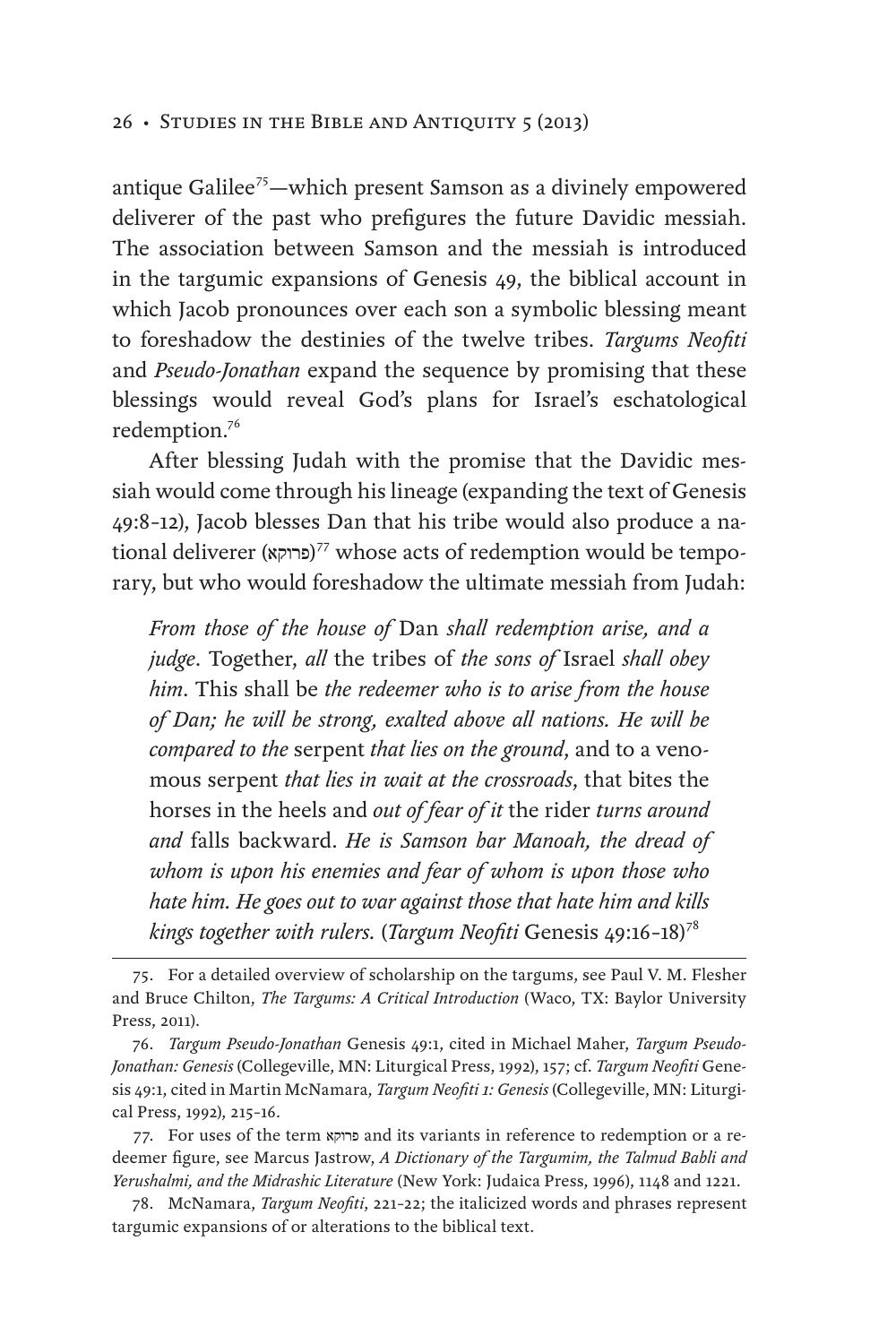*From those of the house of* Dan *there shall arise a man who* will judge his people *with true judgments*. As one, the tribes of Israel will *obey him*. There will be *a man who will be chosen and who will arise from those of the house of* Dan. *He will be comparable to the adder that lies at the crossroads and to the heads of the* serpents that *lie in wait* by the path, biting the horses in the heel, and out of fear of it the rider falls, *turning* backwards. *Thus shall Samson, son of Manoah, kill all the warriors of the Philistines, both horsemen and foot soldiers. He will hamstring their horses and throw their riders backwards.* (*Targum Pseudo-Jonathan* Genesis 49:16–18)<sup>79</sup>

According to this tradition, Samson is the venomous snake of Dan who would save Israel by biting the horse's heel and causing its rider (the Philistines) to fall backwards. Although Samson would not be the messiah because his deliverance would only be "the redemption of an hour" (i.e., temporary),<sup>80</sup> he demonstrated that God could save Israel from its oppressive enemies, just as many Jews in Byzantine Galilee hoped the messiah would do in their own lifetime. $81$ 

Another passage in *Targum Pseudo-Jonathan* also highlights Samson in this way and situates his victories in an apocalyptic context. In its expansion of Deuteronomy 34:1–3 (Moses's view of the tribal allotments in the promised land), the targum describes Moses's vision of biblical deliverers who would come from the tribes of Israel and demonstrate God's power to fight Israel's eschatological battles. Among these heroes, Samson is again mentioned

<sup>79.</sup> Maher, *Targum Pseudo-Jonathan*, 160.

<sup>80.</sup> *Targum Pseudo-Jonathan* Genesis 49:16–18, cited in Maher, *Targum Pseudo-Jonathan*, 160; cf. *Genesis Rabbah* 98:14.

<sup>81.</sup> According to some scholars, the targumic expansion of Dan's blessing to refer to Samson was intended to be a "poem of messianic expectation," presenting Samson as a "messiah figure in miniature" who was sent by God at a time when Israel's existence was at stake; see Roger Syren, *The Blessings in the Targums: A Study on the Targumic Interpretations of Genesis 49 and Deuteronomy 33* (Abo: Abo Akademi, 1986), 76–77, 81, 113–15; Matthew Black, *An Aramaic Approach to the Gospels and Acts* (Oxford: Clarendon, 1967; repr. Peabody, MA: Hendrickson, 1998), 305–9.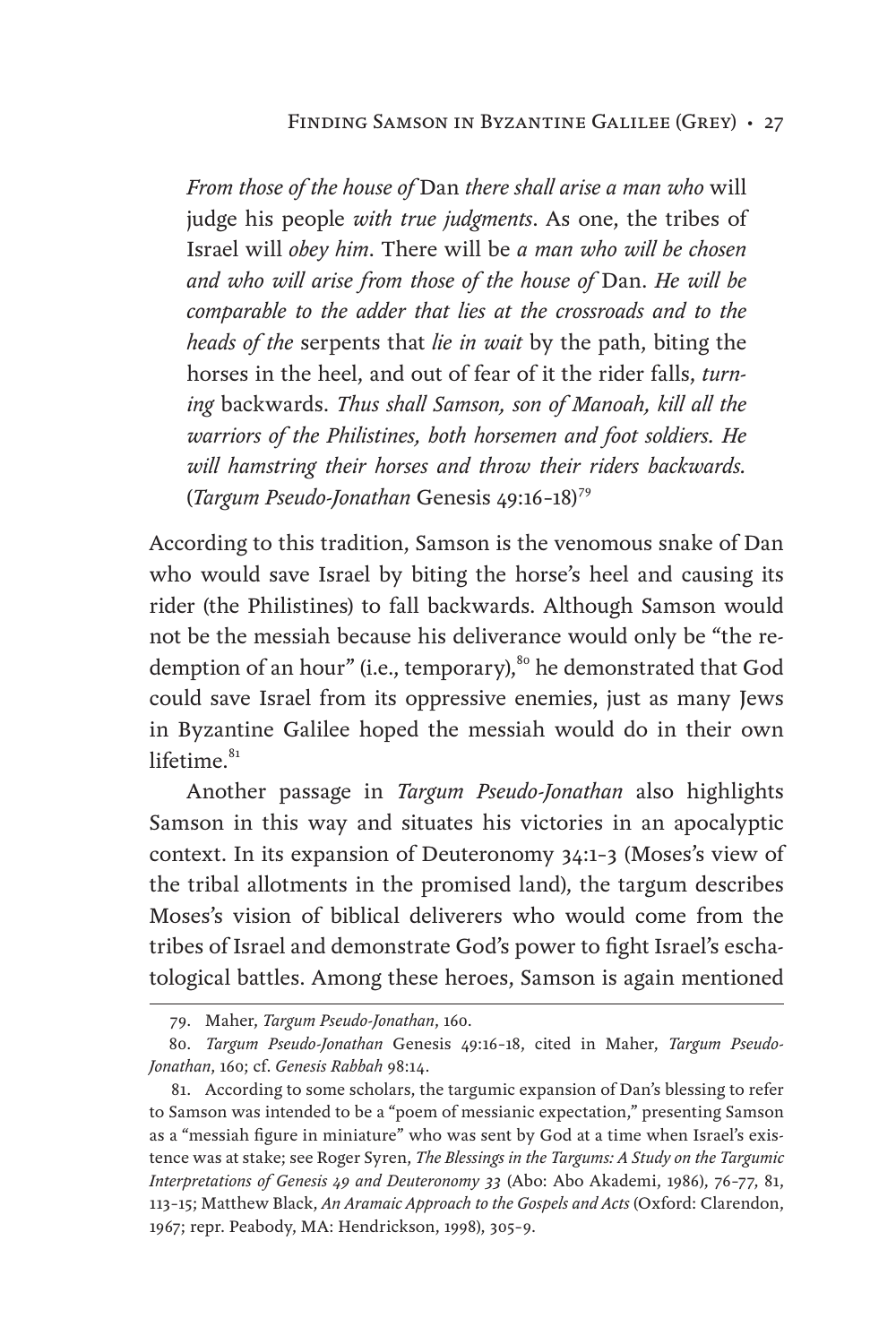as a divinely empowered warrior from the tribe of Dan who instills hope in Israel's ultimate redemption:

And *the Memra of* the Lord showed [Moses] all *the strong ones of* the land . . . *and the victories of Samson, son of Manoah, from the tribe of* Dan . . . *and all the kings of Israel and the kings of the house of* Judah *that ruled until the last Temple was destroyed . . . and the oppression of each successive generation [of Israel], and the punishment of Armalgos, the wicked, and the wars of Gog. But in the time of their great privation, Michael will arise to redeem with his (strong) arm.* (*Targum Pseudo-Jonathan* Deuteronomy  $34:1-3$ <sup>82</sup>

Once again, the targum encourages the congregation to trust in a messianic future by listing key biblical victories—including those of Samson the Danite—as evidence that God can deliver the congregation out of its current "oppression" just as he had for "each successive generation."

These sources indicate that synagogue congregations in Syria-Palestine during late antiquity liturgically celebrated the exploits of Samson as an example of God's power to deliver Israel in the past and as a demonstration of his ability to do so again. This represents a much different view of the biblical judge than is present in rabbinic literature, which largely focused on Samson's moral transgressions. Whereas many rabbis apparently viewed Samson as a failed messiah whose death was a curse from God,<sup>83</sup> other Jewish circles saw Samson as a successful (if temporary) redeemer of the past who foreshadowed the eschatological messiah. Between these two views, the synagogue congregations at Wadi Hamam and Huqoq clearly showed an affinity with the tradition that viewed Samson as a protomessianic figure by depicting Samson as a military hero and celebrating his victories.

<sup>82.</sup> Ernest G. Clarke, *Targum Pseudo-Jonathan: Deuteronomy* (Collegeville, MN: Liturgical Press, 1998), 104.

<sup>83.</sup> See Marks, "Dangerous Hero," 181–94, and Shimon Fogel, "Samson as Messiah— Another Look," *Jewish Studies Internet Journal* 11 (2012): 1–25 [Hebrew].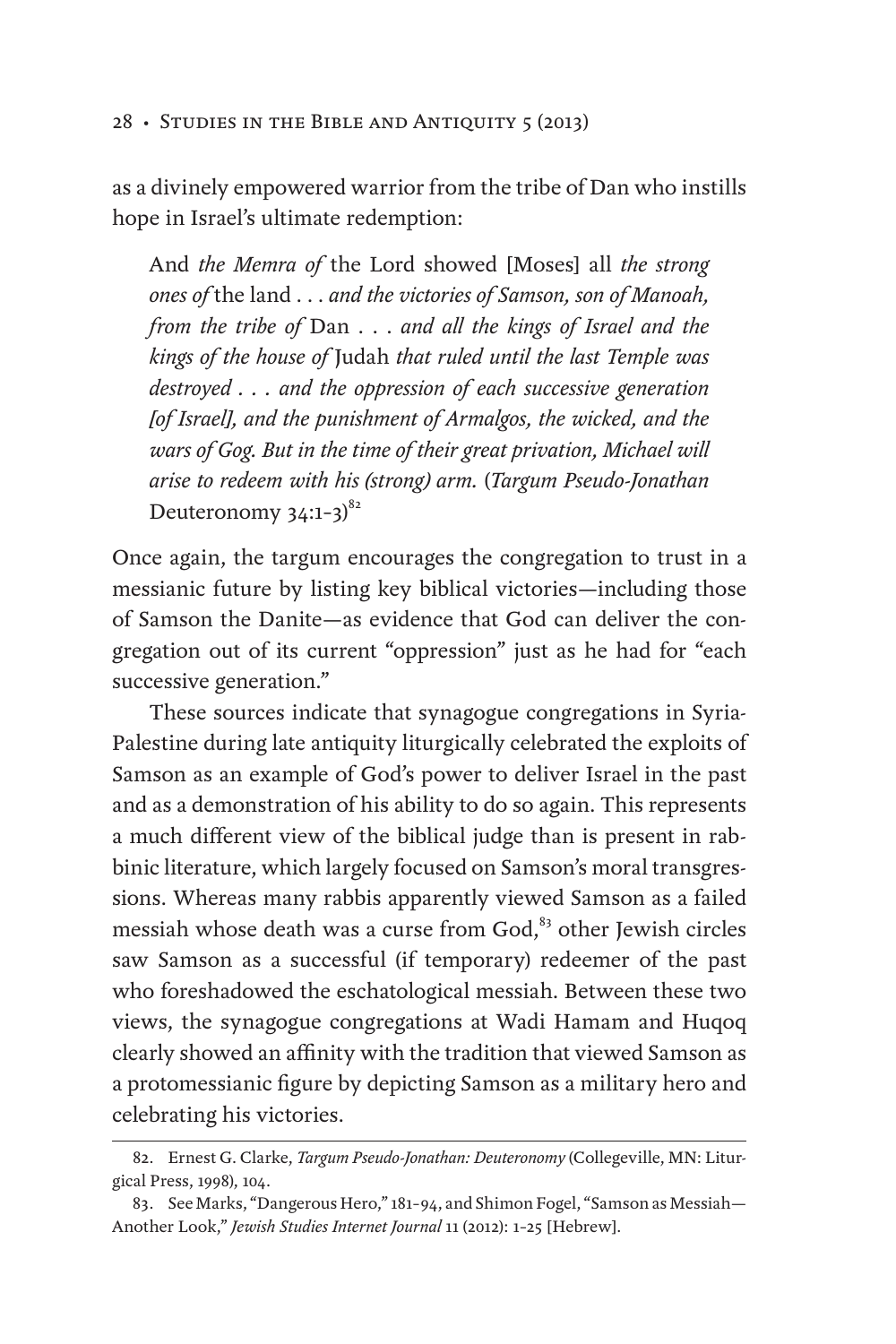Considered together, the synagogue mosaics and liturgical texts seem to reflect a popular messianic view of Samson that was at odds with the negative assessment of Samson that existed in rabbinic circles. This popular view was particularly at home in the apocalyptic atmosphere of eastern Lower Galilee during the third through seventh centuries, when some Jews in the vicinity of Tiberias eagerly anticipated the overthrow of the Roman/Byzantine Empire and the divine restoration of Jewish sovereignty. Based on this confluence of evidence, it is reasonable to conclude that the congregations at Huqoq and Wadi Hamam viewed Samson as a messianic type whose biblical victories fostered hope in Israel's imminent eschatological redemption. Although Samson is not the central figure in either mosaic (in both synagogues he is depicted in the aisles alongside other scenes), his exploits were part of a larger gallery of biblical stories that celebrated Israel's past triumphs and foreshadowed Israel's future deliverance.

### **Conclusion**

This article has summarized the past and current research relating to the village of Huqoq in the biblical and postbiblical periods. Historical references to the site, the early explorations and surveys of the village's ancient remains, and the work of the Huqoq Excavation Project (HEP) have illuminated our understanding of the site's history and enhanced our understanding of the socioreligious dynamics in ancient Galilee. In particular, recent excavations conducted by the HEP are making valuable contributions to ongoing scholarly debates regarding the dating of monumental synagogues in the region, the establishment of a local pottery typology, and the development of Jewish religious art in antiquity. This third contribution is dramatically represented by the recent discovery of a synagogue mosaic that depicts, among other things, Samson's biblical exploits among the Philistines. Although we do not yet know the full extent of this mosaic, it appears that this rare Samson image fits within the